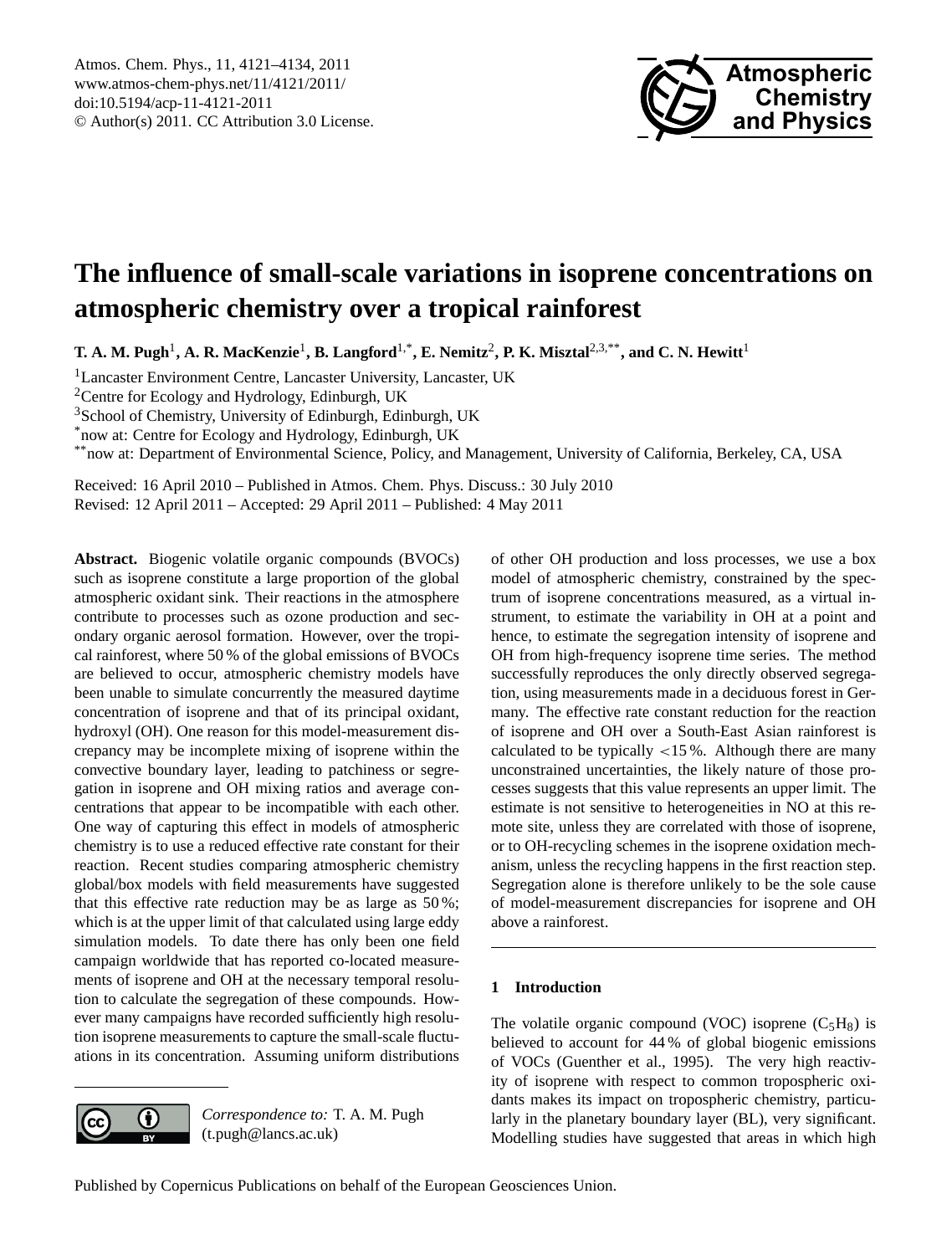emissions of isoprene occur, for instance the tropical rainforest or mid-latitude deciduous forests, should see suppression of hydroxyl radical (OH) concentrations in the boundary layer [\(Wang et al.,](#page-13-0) [1998;](#page-13-0) [Lawrence et al.,](#page-12-1) [1999;](#page-12-1) [Granier](#page-11-0) [et al.,](#page-11-0) [2000;](#page-11-0) [Poisson et al.,](#page-13-1) [2000;](#page-13-1) [Lelieveld et al.,](#page-12-2) [2002;](#page-12-2) [von](#page-13-2) [Kuhlmann et al.,](#page-13-2) [2004;](#page-13-2) Jöckel et al., [2006\)](#page-12-3). This is of great consequence, as the OH radical is the primary sink for a large range of chemicals emitted into the atmosphere, including the greenhouse gas methane.

Over the past decade several measurement studies have noted much higher concentrations of OH in areas of high isoprene concentration than has been predicted by models of atmospheric chemistry [\(Tan et al.,](#page-13-3) [2001;](#page-13-3) [Carslaw et al.,](#page-11-1) [2001;](#page-11-1) [Ren et al.,](#page-13-4) [2008;](#page-13-4) [Lelieveld et al.,](#page-12-4) [2008;](#page-12-4) [Martinez et al.,](#page-12-5) [2010;](#page-12-5) [Hofzumahaus et al.,](#page-12-6) [2009;](#page-12-6) [Pugh et al.,](#page-13-5) [2010\)](#page-13-5). It has been proposed that the sources of OH in these high isoprene environments may be underestimated and several suggestions for additional methods of OH formation have been put forward [\(Lelieveld et al.,](#page-12-4) [2008;](#page-12-4) [Hofzumahaus et al.,](#page-12-6) [2009;](#page-12-6) [Peeters](#page-13-6) [et al.,](#page-13-6) [2009;](#page-13-6) [Whalley et al.,](#page-13-7) [2011\)](#page-13-7). Whilst these methods are successful in increasing modelled  $[OH]$ <sup>[1](#page-1-0)</sup> in these regions to within the bounds of the measurements, these increases in [OH] lead to faster oxidation, and hence lower concentrations, of isoprene. [Butler et al.](#page-11-2) [\(2008\)](#page-11-2) and [Pugh et al.](#page-13-5) [\(2010\)](#page-13-5) have shown that the increases in isoprene emission required to rectify this isoprene underestimation exceed the available isoprene flux in these regions and furthermore lead to a resuppression of [OH].

[Butler et al.](#page-11-2) [\(2008\)](#page-11-2) hypothesised that the reason for the discrepancy between modelled and measured isoprene and OH may lie with the rate of reaction between isoprene and OH used in chemical models. The rate of change of isoprene concentration with respect to its reaction with OH can be represented by

$$
\frac{\partial \langle C_5 H_8 \rangle}{\partial t} = -k_{C_5 H_8, \text{OH}}(\langle \text{OH} \rangle \langle C_5 H_8 \rangle + \langle \text{OH} \langle C_5 H_8 \rangle), \tag{1}
$$

where the angle brackets represent volume averages, and the primes represent deviations from the mean concentration. In a typical atmospheric chemistry model, concentrations are assumed to be uniform within a box and the term containing the primes is neglected. However studies with large eddy simulation (LES) models have shown that the contribution of the prime term can be substantial for atmospheric reactions where the timescale of the chemical reaction is of the same order as the mixing timescale (e.g. [Schumann,](#page-13-8) [1989;](#page-13-8) [Sykes](#page-13-9) [et al.,](#page-13-9) [1994;](#page-13-9) [Krol et al.,](#page-12-7) [2000;](#page-12-7) [Patton et al.,](#page-12-8) [2001;](#page-12-8) [Vinuesa](#page-13-10) and Vilà Guerau de Arellano, [2003\)](#page-13-10). Using an intensity of segregation metric, S (e.g. [Krol et al.,](#page-12-7) [2000\)](#page-12-7), where

$$
S_{\rm C_5H_8,OH} = \frac{\langle \rm OH'C_5H_8' \rangle}{\langle \rm OH \rangle \langle \rm C_5H_8 \rangle},\tag{2}
$$

this effect can be represented by a modified reaction rate coefficient,  $k_{\text{eff}}$ ,

$$
k_{\text{eff}} = k_{\text{C}_5\text{H}_8, \text{OH}} (1 + S_{\text{C}_5\text{H}_8, \text{OH}}). \tag{3}
$$

A negative value of S implies that the two reactants are spatially anti-correlated, whereas a positive value implies a positive correlation, and  $S=0$  indicates a random distribution of anomalies or a homogeneous distribution. In their idealised LES modelling study, [Krol et al.](#page-12-7) [\(2000\)](#page-12-7) found that, under conditions of heterogeneous emissions,  $S_{VOC,OH} = -0.294$  was simulated for a reaction between a VOC and OH. In their study, the effective reaction rate of VOC and OH was 25 % of that of the  $C_5H_8 + OH$  reaction rate at 298K [\(IUPAC,](#page-12-9) [2009\)](#page-12-9). Similarly, in the development of a parameterisation for segregation intensity, [Vinuesa and](#page-13-11) Vilà Guerau de Arellano [\(2005\)](#page-13-11) suggest  $S_{VOC,OH} = -0.405$ , where the reactants react at a rate similar to that of the  $C_5H_8$ + OH reaction rate at 298 K. Such segregation can occur for  $C_5H_8$  and OH because, due to the extremely rapid reaction rate between the two compounds, [OH] rapidly approaches a steady state between its loss due to isoprene and its various production processes, on a timescale of the order of one second (Appendix [A\)](#page-0-0). Therefore if isoprene is not uniformly distributed throughout the model box, OH concentrations will also vary, with the lowest OH concentrations colocated with the highest isoprene concentrations, assuming other OH sinks are uniform. Isoprene itself has a chemical lifetime in the boundary layer which is similar to typical turbulent mixing timescales (e.g. [Butler et al.,](#page-11-2) [2008;](#page-11-2) [Pugh et al.,](#page-13-5) [2010\)](#page-13-5), while its flux into the BL is subject to heterogeneities likely influenced by the coupling of the canopy to the turbulent BL (e.g. [Patton et al.,](#page-12-8) [2001\)](#page-12-8), the local dispersion of isoprene emitting plants, and variations in light and temperature. Therefore it is highly probable that heterogeneities of isoprene concentration within the boundary layer will occur.

Based upon comparisons between measurements over the Amazonian rainforest and simulations using a global chem-istry model, [Butler et al.](#page-11-2) [\(2008\)](#page-11-2) found  $S_{C_5H_8,OH} = -0.6$  was required to reconcile measured and modelled concentrations if the standard IUPAC rate constant for  $C_5H_8 + OH$  is used.<sup>[2](#page-1-1)</sup> In a similar experiment, but using a box model and measurements over a south-east Asian rainforest as part of the Oxidant Particle and Photochemical Processes (OP3) campaign, [Pugh et al.](#page-13-5) [\(2010\)](#page-13-5) required  $S_{C_5H_8,OH} = -0.5$  to attain a good agreement between measurements and their model. Considering that there is also a 20 % uncertainty in the IUPAC rate constant, such values do not appear unreasonable in the context of the LES studies above.

Direct atmospheric measurements of segregation require co-located measurements of both species at a temporal resolution fast enough to resolve the smallest relevant spatial

<span id="page-1-0"></span><sup>&</sup>lt;sup>1</sup>Square brackets are used herein to indicate concentrations where no averaging has been applied or is specified.

<span id="page-1-1"></span> $2$ [Butler et al.](#page-11-2) [\(2008\)](#page-11-2) report a rate constant reduction of 50 % below the lower uncertainty bound of the  $C_5H_8 + OH$  rate constant of 20 %, as specified by IUPAC, leading to an overall reduction of 60 %.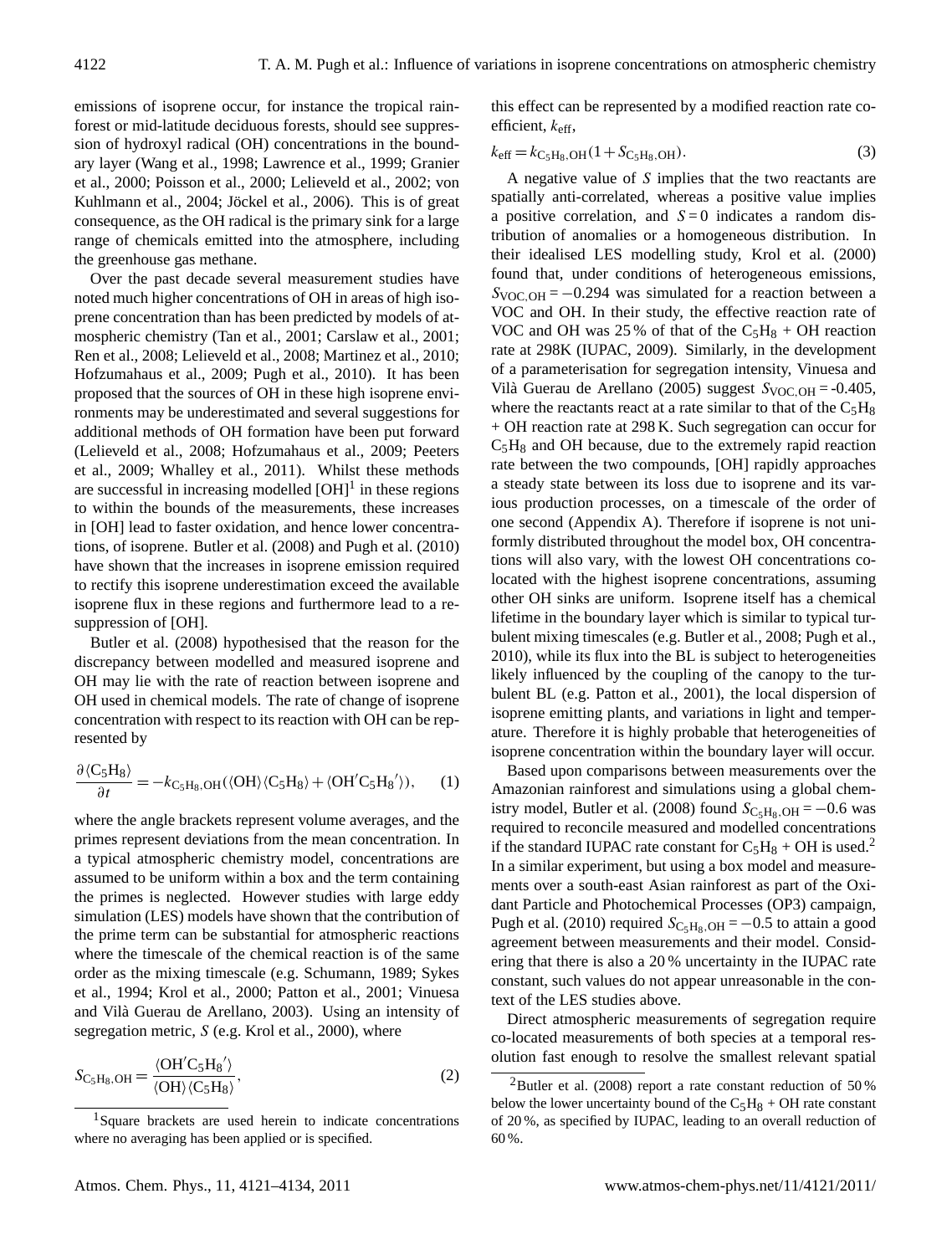scales. [Butler et al.](#page-11-2) [\(2008\)](#page-11-2) calculated  $S_{\text{C}_5\text{H}_8,OH} = -0.13$  using aircraft measurements over the Guyanas; however at the speed of the aircraft the temporal resolution of the measurements resulted in a measurement scale of the order of several 6 J 7 8ŗ

hundred metres. Hence smaller scale segregation would have been missed. To date only one study has measured  $S_{C_5H_8,OH}$ at a ground-based station, with [Dlugi et al.](#page-11-3) [\(2010\)](#page-11-3) finding values of  $S_{\text{C}_5\text{H}_8,OH}$  as negative as  $-0.15$  over a deciduous forest in Germany, although their study is limited to a single day of measurements.

During OP3, high-temporal resolution measurements of [OH] co-located with those of isoprene were not available. Here we use high temporal resolution isoprene concentration measurements [\(Langford et al.,](#page-12-10) [2010\)](#page-12-10) made over a southeast Asian rainforest as part of the OP3 campaign [\(Hewitt](#page-12-11) [et al.,](#page-12-11) [2010\)](#page-12-11), in conjunction with a box model of atmospheric chemistry, which is used as a virtual instrument to estimate [OH], and hence estimate the intensity of segregation of isoprene and OH in this region. First the measurements are described, followed by a description of the modelling approach used. Results are then presented and discussed.

## **2 Measurements**

Measurements of isoprene concentration were made using a proton-transfer reaction mass spectrometer (PTR-MS) during April/May 2008 at the Bukit Atur Global Atmosphere Watch station (4 $\degree$  58' 59" N, 117 $\degree$  50' 39" E ). The station is located at an altitude of 437 m a.m.s.l., on a small hill approximately 260 m above the valley floor and the surrounded by primary and secondary rainforest [\(Hewitt et al.,](#page-12-11) [2010\)](#page-12-11), with a typical canopy height of 25 m (N. Chappell, Lancaster University, pers. comm.). On top of the hill stands a 100 m tall, open-pylon type tower which was instrumented with a sonic anemometer at 75 m and a low pressure (60 kPa) PTFE gas inlet tube (length: 85 m; OD  $\frac{1}{2}$ "). For the purpose of turbulence calculations, these measurements are considered to be ∼125 m above the forest canopy, taking into account that the measurement tower is sited on a hill [\(Helfter et al.,](#page-12-12) [2010;](#page-12-12) [Langford et al.,](#page-12-10) [2010\)](#page-12-10).

The PTR-MS was housed in an air-conditioned laboratory at the base of the tower and sub-sampled from the inlet at a rate of 0.3 lmin<sup>-1</sup>, via a short length of PTFE tubing  $(\frac{1}{8})$  $\prime$ OD). The flow in the main inlet line was turbulent, minimising the dampening of the VOC signal [\(Spirig et al.,](#page-13-12) [2005\)](#page-13-12). Individual compounds were sampled, iteratively, providing for each compound a disjunct time-series with a value every  $\sim$ 7 s, that is measured with an integration time of 0.5 s and an overall instrument response time of 1 s. These data are available for a continuous 25 min period out of every 30 min. The remaining 5 min were devoted to calibration techniques and scans of the mass spectrum. A complete description of these measurements and set-up can be found in [Langford et al.](#page-12-10) [\(2010\)](#page-12-10).



<span id="page-2-0"></span>**Fig. 1.** Isoprene concentration data measured by PTR-MS for 26/04/08 showing 1 data point every 10 s. The inset shows a 15 min extract (note hours given as decimal fraction) indicating the short timescale over which large variations can occur.

Figure [1](#page-2-0) shows an example of isoprene concentration measurements for a single day (26 April 2008). Although the diurnal cycle in the measurements is clear, substantial variation is seen around the mean. The inset indicates that these variations in isoprene concentration often have a magnitude similar to the mean isoprene concentration. These fluctuations occur on a timescale of less than one minute. If they are characteristic of the real atmosphere they indicate large inhomogeneities in the isoprene distribution on length scales of  $\lt$ 180 m, considering a wind speed  $\lt$ 3 ms<sup>-1</sup>.

To test whether these concentration fluctuations are a real feature of the atmosphere, or are due to instrument noise, a statistical analysis was carried out. [Hayward et al.](#page-12-13) [\(2002\)](#page-12-13) showed that the instrument noise signal for the PTR-MS can be well-approximated by a Gaussian distribution. They show that the standard deviation of noise varies with the signal strength and can be reliably predicted by the noise statistic (*NS*):

$$
NS = \frac{\overline{c}}{\sqrt{\overline{c} \times \delta}},\tag{4}
$$

where  $\bar{c}$  is the mean signal recorded by the PTR-MS in units of ion counts per second, i.e. the number of instances in which that compound is registered at the detector each second. This is later converted into a mixing ratio as described in [Langford et al.](#page-12-10) [\(2010\)](#page-12-10). The dwell time,  $\delta$ , is the time spent scanning for each compound. For more information on these terms the reader is referred to [Hayward et al.](#page-12-13) [\(2002\)](#page-12-13). As *NS* is analogous to standard deviation, if the rapid fluctuations in the measured isoprene concentration are purely due to instrument noise, 4.4 % of recorded values should fall outside ±2*NS* [\(Hayward et al.,](#page-12-13) [2002\)](#page-12-13).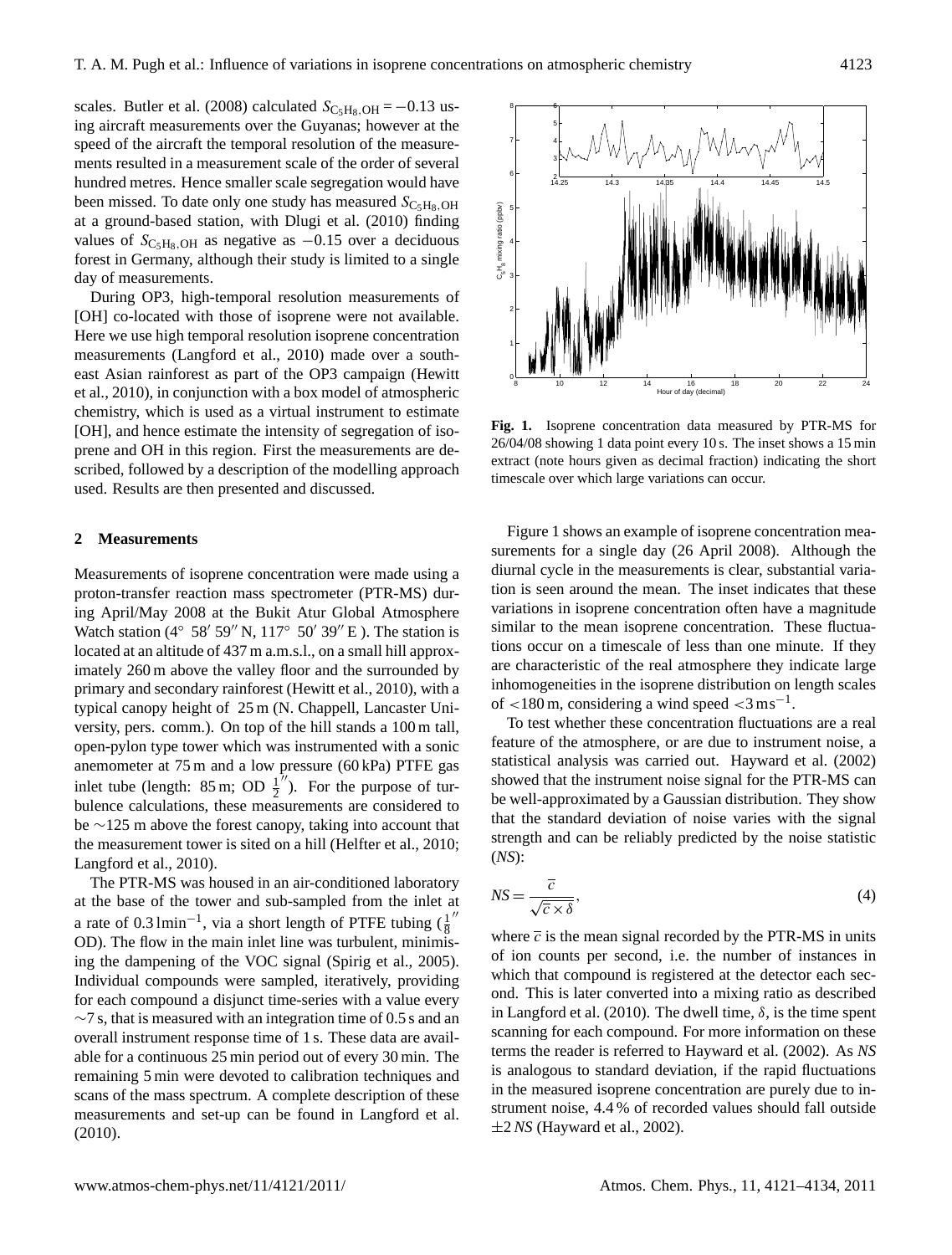

<span id="page-3-0"></span>**Fig. 2.** Histogram showing distribution of isoprene concentrations between 11:00 and 12:00 LT on 30 April 2008. The line shows the probability density function for a log-normal distribution.

Calculating *NS* for the isoprene concentration data collected between 10:00–18:00 LT on 26 April 2008, using a 10 min running mean to calculate  $\bar{c}$ , reveals that 10.5% of these data lie outside  $\pm 2$  *NS* (3000 datapoints). This indicates that instrument noise is highly unlikely to be responsible for all of the variation measured and shows that variations in isoprene concentration of this magnitude were present in the atmosphere during OP3. In addition, the distribution is close to log-normal (Fig. [2\)](#page-3-0), which is representative of the statistical distribution of atmospheric concentrations, rather than random ion noise, which follows a Poisson distribution. Although it is not possible to differentiate between the smaller variations and instrument noise, it is the large fluctuations that will be of most importance in the analysis that follows.

# **3 Modelling**

# **3.1 Approach**

If a snapshot of the boundary layer is taken in time, a range of isoprene concentrations will be revealed in the spatial domain. Because isoprene is the dominant OH sink in the tropical forest environment, the variability in isoprene concentration induces variability in OH concentration. If isoprene is well mixed within the boundary layer, the variations in isoprene (and thus OH) concentrations will be small, and average concentrations are sufficient for calculations of chemistry. However, a boundary layer in which isoprene is not well mixed will display a large standard deviation of concentrations for isoprene, which will induce a large variation in OH concentrations, resulting in a strong covariance between isoprene and OH. Ideally co-located measurements would be used to measure this covariance. However, here we argue that the OH time series that would have resulted from a suitable OH measurement co-located with the isoprene measurement, can be estimated purely on the basis of chemistry. For most species such a procedure would not be possible. However, two key simplifying aspects of our system are (a) that OH is produced in-situ everywhere throughout the boundary layer and, (b) due to its short lifetime, OH is always in steadystate with its chemical sources and sinks. This means that the OH concentration at a place and time is independent of the history of the air at that place. The OH concentration is therefore a function of the instantaneous value of chemical production, P, its major chemical sink in the rainforest environment, isoprene, and other chemical sinks, *OL*:

<span id="page-3-1"></span>
$$
[OH] = f([C5H8], P, OL),
$$
\n
$$
(5)
$$

and there are no advective terms to be considered. Our knowledge of (and uncertainty in) the chemical source and sink terms for OH is embodied in chemical mechanisms. It follows that our best theoretical estimate of OH mixing ratios will come from integrating chemical mechanisms to steadystate, given adequate empirical data on the mixing ratios of longer-lived compounds that dominate P and *OL*.

The ratio of turbulent timescale to chemical timescale is known as the Damköhler ratio  $(D_a)$ . Turbulence and chemistry interact when  $D_a$  is of the order of 1. For  $D_a \ll 1$  turbulence controls the variability and for  $D_a \gg 1$  chemistry dom-inates (Vilà Guerau de Arellano et al., [1995\)](#page-13-13). The OH lifetime, with respect to isoprene, at a typical mixing ratio of 2 ppbv, is 0.22 s at 298 K. The median diurnal profile of vertical velocity during the OP3 measurement period considered in this paper peaks at approximately 0.2 m s−<sup>1</sup> . Therefore the transport distance of OH during its lifetime is less than 0.05 m, cf. the scale of a few metres we assume for our measured air parcels (based upon a typical windspeed of a few metres per second and Taylor's frozen turbulence hypothe-sis, [Powell and Elderkin,](#page-13-14) [1974\)](#page-13-14), and therefore  $D_a \gg 1$ . As a result any covariance of isoprene and OH must be due to the OH concentration adjusting chemically to a change in the isoprene concentration, demonstrating requirement (b). [Dlugi et al.](#page-11-3) [\(2010\)](#page-11-3) also found transport of OH to be negligible based on both the same logic, and on measurements of OH fluxes.

In order to fully capture  $S_{C_5H_8,OH}$  isoprene must be measured sufficiently fast to resolve the fastest fluctuations that contribute to the covariance with OH. The isoprene timeseries represents 1 s average values approximately every 10 s. Assuming that Taylor's frozen turbulence hypothesis [\(Pow](#page-13-14)[ell and Elderkin,](#page-13-14) [1974\)](#page-13-14) holds for reactive compounds, a measured isoprene concentration time-series with a temporal resolution of 1 s is transformed into a length scale, or spatial resolution, of 4 m or less, when measured wind speeds are  $4 \text{ m s}^{-1}$  or less. Little is known about the frequency distribution (and thus the length-scale) of the covariance between OH and isoprene and other chemical systems. In a study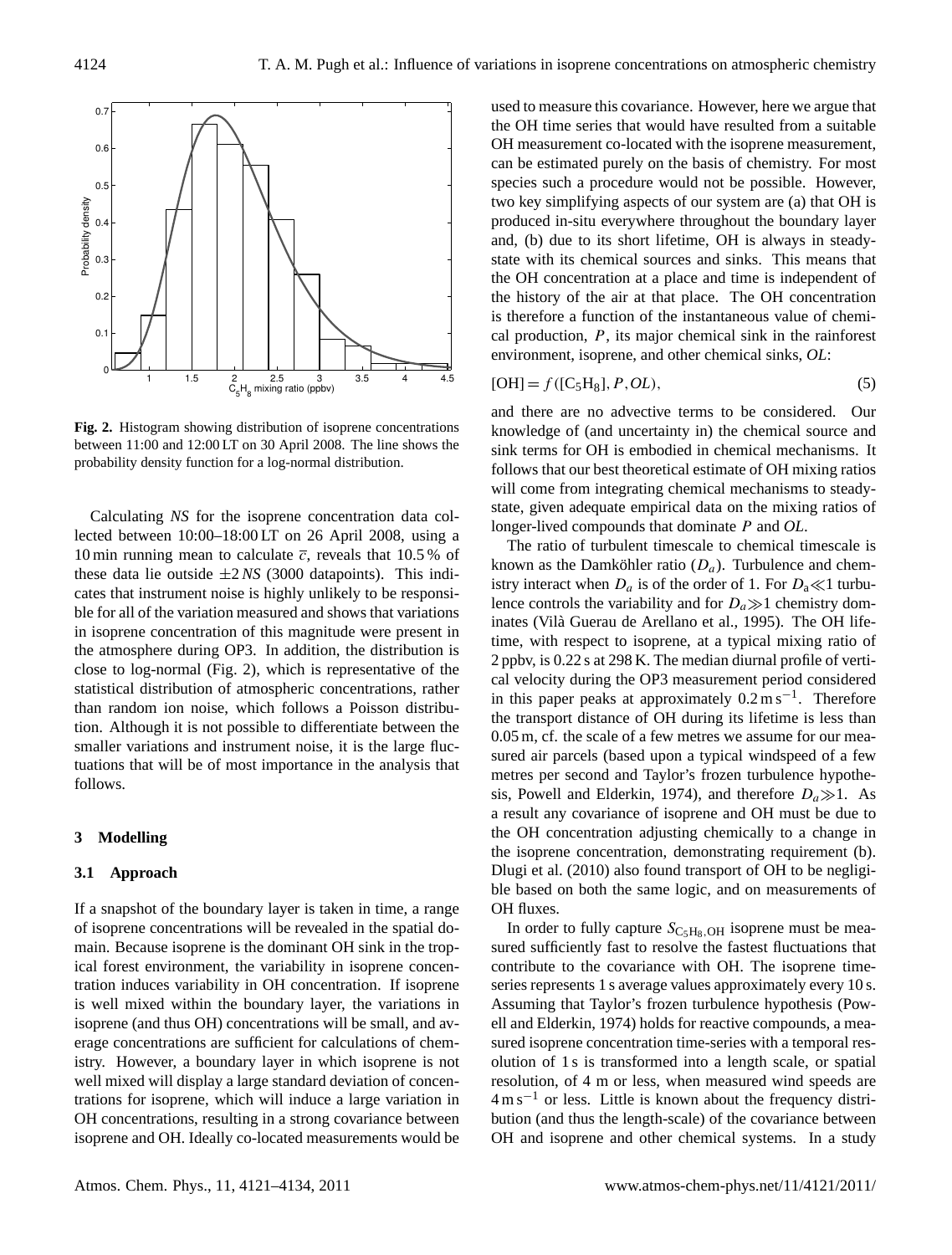utilising a LES model, [Vinuesa and Porte-Agel](#page-13-15) [\(2008\)](#page-13-15) found that the sub-grid scale mixing term could be neglected when a horizontal resolution of ∼50 m or less was used. In our study, at the high effective measurement height of 125 m, >90 % of the variance and flux were estimated to be carried in eddies slower than 1 Hz [\(Helfter et al.,](#page-12-12) [2010;](#page-12-12) [Langford](#page-12-10) [et al.,](#page-12-10) [2010\)](#page-12-10) and it is likely that the high-frequency contribution to the OH-isoprene covariance is even smaller because of the damping induced by the fast chemistry. Thus the isoprene measurement is thought to be taken at a sufficiently high temporal resolution to effectively characterise  $S_{C_5H_8,OH}$ .

If, in addition, the air advecting past the measurement point is assumed to contain a range of isoprene concentrations representative of the boundary layer as a whole, then the measurements can be generalised to the whole boundary layer for comparison with results from atmospheric chemistry models. The close agreement found between the average of the isoprene measurements used in this study and aircraft measurements made in the boundary layer [\(Hewitt et al.,](#page-12-14) [2009\)](#page-12-14) gives confidence that the PTR-MS isoprene measurements used here are representative of the boundary layer as a whole, fufilling this condition.

Because the isoprene measurement is non-continuous, it only provides a good statistical representation of the distribution of 1 s data points. Some of the information on the temporally organised structure in the variability does get lost. However, as discussed above, the OH concentration at a place and time is independent of the history of the air at that place. Therefore, given a sufficient time window,  $t_s$ , a representative sample of the population of isoprene concentrations advected past the detector should be obtained, and a histogram can be constructed showing the probability distribution of the measured isoprene concentration (Fig. [2\)](#page-3-0).

By calculating the average sampled isoprene concentration and modelled OH concentration over  $t_s$ , estimates can be gained for  $\langle C_5H_8 \rangle$  and  $\langle OH \rangle$ . Hence Eq. (2) can be approximated by,

<span id="page-4-0"></span>
$$
S_{\rm C_5H_8,OH} \approx \frac{\overline{OH'C_5H_8'}}{\overline{OHC_5H_8}},\tag{6}
$$

where the over-bars represent time averages. We are not directly converting a time series measurement into a spatial scale of eddy size (evoking Taylor's frozen turbulence hypothesis). Rather a set of discreet samples recorded in the time domain are used to represent the spatial variation of a population of those samples throughout the boundary layer. An appropriate length for  $t_s$  is discussed in Sect. [3.2.](#page-5-0) We note that this method is not a direct measurement of  $S_{\text{C}_5\text{H}_8,\text{OH}}$  in the BL. However, given the complexities of making such a direct measurement, this approximation is of utility.

Because, as explained previously, transport of OH is negligible, the OH concentration at a point in space and time can be calculated from all the production and loss terms at that point by expanding Eq. [\(5\)](#page-3-1),

<span id="page-4-1"></span>[OH] = 
$$
\frac{P}{(k_{\text{C}_5\text{H}_8, \text{OH}}[\text{C}_5\text{H}_8]) + (k_{OL, \text{OH}}[OL])}
$$
 (7)

Where  $OL$  is the sum of all OH sinks other than  $C_5H_8$ , and P is the OH production rate. Our approximation (discussed further below) is that the species determining P and *OL* are well-mixed compared to isoprene. Hence, when computing OH at the point in space and time at which the isoprene measurements are made, we use the instantaneous value of isoprene but volume average values for P and *OL* derived from the box model. We discuss the implications of our approximations for the calculation of  $S_{C_5H_8,OH}$  in Sect. [4.3](#page-8-0) and conclude that our value for the magnitude of  $S_{C_5H_8,OH}$  is likely to be an upper limit.

As P and *OL* are complicated terms, they are most easily calculated using a numerical chemistry box model constrained to the measured  $[C_5H_8]$ . It is emphasised here that the box model is used purely as a convenient tool to carry out chemical mechanism calculations, and not to capture mixing processes. Hence the chemical model acts as a virtual OH instrument with precisely the temporal and spatial resolution of the isoprene measurements. Note that this method does not produce a continuous [OH] time-series, but rather a set of [OH] samples, which correspond to the measured samples of  $[C_5H_8]$  at a given time. If the re-equilibration of OH concentrations (Appendix [A\)](#page-0-0) occurred over a longer time period than the isoprene sampling interval, then the model would not find the new steady-state [OH] before the next change in  $[C<sub>5</sub>H<sub>8</sub>]$ , and the model generated [OH] time-series would not be valid, given that no information exist on the isoprene concentration of 9 s after each 1 s sample. Appropriate values for  $[\overline{OH}]$  and  $[\overline{C_5H_8}]$  are provided by taking running means over the time window,  $t_s$ . So effectively a running sample of the population is being taken. This avoids unnecessary and arbitary discretisation of the segregation signal and is similar to running mean filtering in the calculation of surface exchange fluxes, i.e. co-variances of concentration with wind components [\(McMillen,](#page-12-15) [1988\)](#page-12-15). OH' and  $C_5H_8'$  are then easily calculated from the time series, and hence  $S_{C_5H_8,OH}$  can be calculated using Eq. [\(6\)](#page-4-0).

An important consideration are the secondary oxidation products of isoprene, which may be preferentially co-located with high isoprene concentrations, depending on the ratio of the turbulence timescale,  $\tau_t$ , to their chemical lifetime,  $\tau_c$ . However, the lifetimes of all secondary oxidation products of isoprene which may impact the OH sink are much greater than the timescale for mixing out of our measured air parcel, which has a length-scale of a few metres  $(D_a \ll 1)$ . Hence it is assumed that the concentrations of secondary oxidation products of isoprene are not co-variant with those of isoprene, and effectively consistute random noise in the  $S_{C_5H_8,OH}$  signal. Therefore it is better to assume a homogeneous mixture, limiting our conclusions to the segregation of isoprene and OH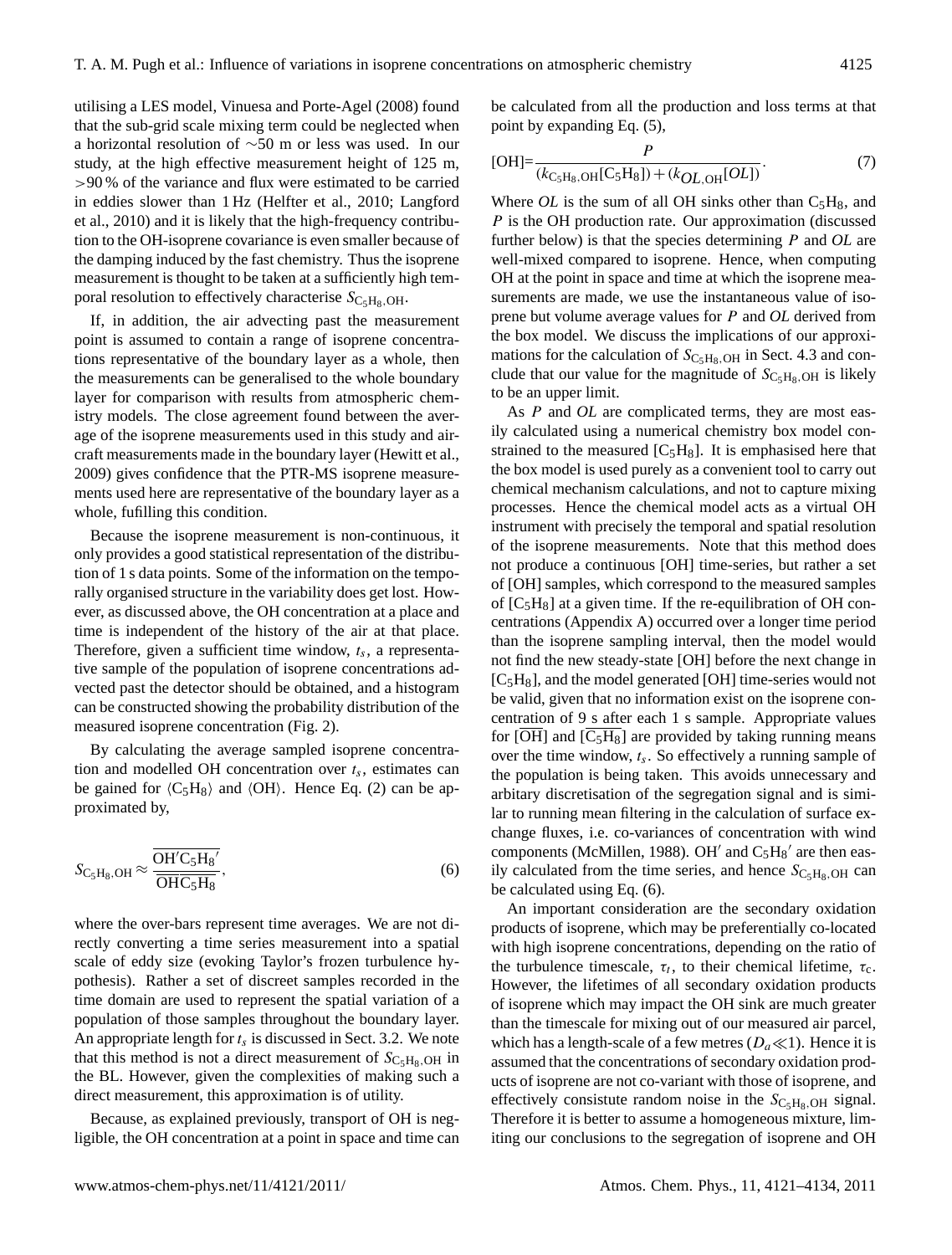only. The use of the constrained box model in the manner described above implicitly mixes all species homogeneously across all air samples if those species have a lifetime longer than the sampling period. It is worth noting here that the accuracy of this method is greatly increased if the OH sink is dominated by isoprene chemistry (as at both sites in Sect. [4\)](#page-6-0), as this reduces potential errors due to a possible poor characterisation of *OL*.

Running a model constrained to measured concentrations is a typical approach for studying chemical processes in the atmosphere and testing model chemical mechanisms using both ground-based (e.g. [Carslaw et al.,](#page-11-1) [2001;](#page-11-1) [Emmer](#page-11-4)[son et al.,](#page-11-4) [2005,](#page-11-4) [2007;](#page-11-5) [Hofzumahaus et al.,](#page-12-6) [2009;](#page-12-6) [Kanaya](#page-12-16) [et al.,](#page-12-16) [2007,](#page-12-16) [2009\)](#page-12-17) and aircraft-based (e.g. [Ren et al.,](#page-13-4) [2008;](#page-13-4) [Kubistin et al.,](#page-12-18) [2010\)](#page-12-18) measurements. However a model has not before been used in this manner as a virtual instrument, for the purposes of calculating segregation. The above listed studies typically use measurements of VOCs,  $NO<sub>x</sub>$ ,  $O<sub>3</sub>$ , CO and other intermediate/long-lived species, as boundary conditions to attempt to calculate radical concentrations. All these studies utilise measurements with a temporal resolution of greater than 1 min for the aircraft based measurements and in the region 5–15 min for the ground based measurements. They are all therefore likely to miss much of the fine-scale segregation of species investigated in this work. We emphasise that the constrained method is only appropriate for calculating covariances when the frequency of the measurements is high and the modelled species is not significantly transported.

## <span id="page-5-0"></span>**3.2 Model setup**

The CiTTyCAT box model of atmospheric chemistry [\(Wild](#page-13-16) [et al.,](#page-13-16) [1996;](#page-13-16) [Evans et al.,](#page-11-6) [2000;](#page-11-6) [Emmerson et al.,](#page-11-7) [2004;](#page-11-7) [Dono](#page-11-8)[van et al.,](#page-11-8) [2005;](#page-11-8) [Real et al.,](#page-13-17) [2007,](#page-13-17) [2008;](#page-13-18) [Hewitt et al.,](#page-12-14) [2009;](#page-12-14) [Pugh et al.,](#page-13-5) [2010\)](#page-13-5) is used to apply this approach to the OP3 measurements. The model is run for the 12 h of daylight between 06:00 and 18:00 LT, and isoprene concentration is constrained by each of the 1 s measured concentrations, run for 10 s. Gaps in the isoprene time series are filled by replicating a section of the immediately preceding data the same length as the gap. This is deemed acceptable as the characteristic spectrum of isoprene timescales is what is of interest in this analysis. If the 12 h data period contains gaps greater than 30 min, data for that day are discarded. In total eleven days of suitable data are available for analysis for the first OP3 campaign (OP3-1) (April–May 2008).

The model is integrated on a time step of 1s, although the chemical solver itself uses intermediate time steps of a variable size [\(Brown et al.,](#page-11-9) [1989\)](#page-11-9). As the model has previously been optimised for the OP3 scenario by [Pugh et al.](#page-13-5) [\(2010\)](#page-13-5), the set-up described in that paper is largely retained, with the model being fed campaign average values of cloud cover (calculated using  $j(O^1D)$  as a proxy) and temperature. Boundary layer height is set to 800 m throughout the run.



<span id="page-5-1"></span>**Fig. 3.** Variation in  $S_{C_5H_8,OH}$  due to using  $t_s = 10$ , 30, 60 and 120 min. Carried out using OP3 isoprene measurements collected on 30/04/08.

However it must be cautioned that LIDAR measurements of boundary layer height [\(Pearson et al.,](#page-13-19) [2010\)](#page-13-19) indicate that the BL is well-mixed throughout this 800 m range only between the hours of 10:00–18:00 LT. Therefore results before 10:00 LT will not be representative of the BL as a whole. Indeed the first hour must be discarded as spin-up time. We emphasise here that the BL height is only used for scaling the deposition rates of various intermediate species and the emission rate of NO, which both play some role in the calculation of the bulk terms P and *OL* (see Eq. [7\)](#page-4-1). The influence of the chosen BL height on isoprene-OH covariances is indirect and minor.

Finally, the length of the time window,  $t_s$ , is of importance. When selecting  $t_s$  it must be considered what elements should be classified as segregation and at what timescale variations start to reflect changing conditions (nonstationarities). For instance, if  $t_s = 1$  h, then variations in cloud cover and solar zenith angle may make a significant contribution to the variation. However, cloud cover and solar zenith angle changes are typically uniform across the boundary layer and therefore do not contribute to the spatial variation which is the subject of this work. In order to ensure that only factors such as canopy emission and BL turbulence dominate the variation, a shorter  $t_s$  is required. To determine how short, the fast Fourier transform of measured  $j(O^1D)$ (which implicitly incorporates both cloud cover and solar zenith angle changes) is computed (not shown); this indicates little variation on timescales shorter than 10 min, suggesting  $t_s = 10$  min would be sufficiently small to eliminate the effect of these lower frequency variations. Conveniently the BL turnover timescale, as calculated by [Pugh et al.](#page-13-5) [\(2010\)](#page-13-5), is also close to 10 min, hence a time window of this length should be sufficient to allow sampling of the range of isoprene concen-trations within the BL. [Dlugi et al.](#page-11-3) [\(2010\)](#page-11-3) find  $t_s = 10$  min to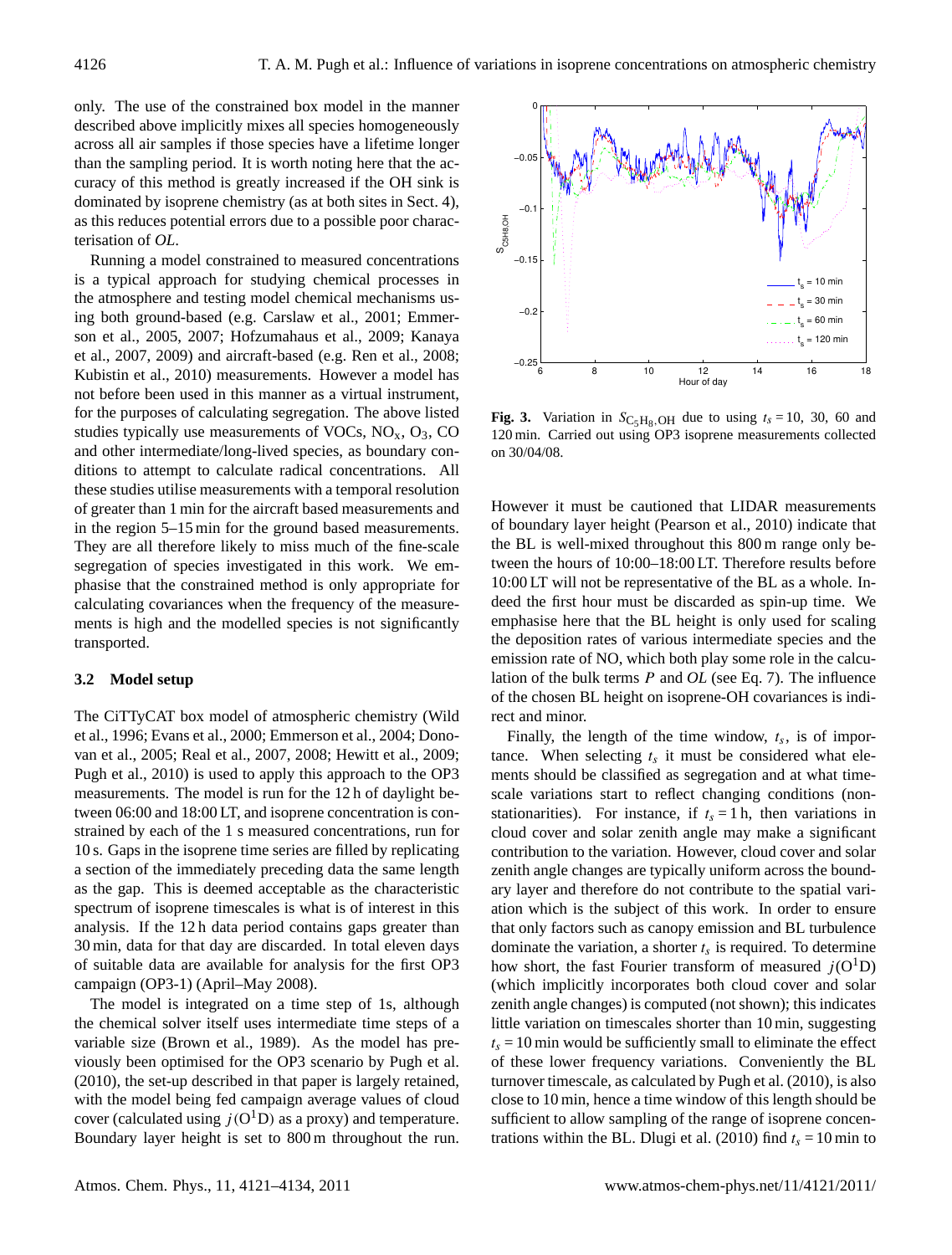be appropriate for their measurements of segregation intensity over a forest in Germany, by examining the covariances of OH and  $j(O<sup>1</sup>D)$ . As using  $t_s = 10$  min also ignores the effects of slower frequency eddies, test calculations for  $t_s = 10$ , 30, 60 and 120 min have been computed to give an indication of how the result is affected. Calculations were carried out using isoprene measurements collecting during the OP3 campaign on 30 April 2008. Figure [3](#page-5-1) shows that the greatest deviations occur at the ends of the day, when changes in  $j(O^1D)$ are most rapid. Even when using  $t_s = 120$  min, which clearly incorporates significant non-stationarities, results during the middle period of the day were generally within a factor of two of those generated using  $t_s = 10$  min.

## <span id="page-6-0"></span>**4 Results and discussion**

# **4.1 Case study of OH-isoprene interactions above a German mixed forest [\(Dlugi et al.,](#page-11-3) [2010\)](#page-11-3)**

[Dlugi et al.](#page-11-3) [\(2010\)](#page-11-3) appear to have provided the only clear observations of  $S_{C_5H_8,OH}$  to date. Therefore, to test the approach described above before making calculations for the OP3 campaign, the model was run for 4 h between 10:00 and 14:00 LT using an isoprene concentration time series produced by generating random numbers according to the distribution statistics specified in [Dlugi et al.](#page-11-3) [\(2010\)](#page-11-3). As only limited information about the physical and chemical characteristics of the [Dlugi et al.](#page-11-3) [\(2010\)](#page-11-3) measurement site were available, the model setup used for OP3 was retained with the following exceptions: The box was positioned at  $50^{\circ}$  54' N, 6°24' E, with NO emissions from the [Yienger and Levy](#page-13-20) [\(1995\)](#page-13-20) inventory for that location being used. The  $j(O<sup>1</sup>D)$ measurements reported in [Dlugi et al.](#page-11-3) [\(2010\)](#page-11-3) were approximated by modifying the model cloud cover and the reported temperature measurements were also used. Initial concentrations for  $O_3$ , NO, HCHO, MACR, MVK and HONO were set as reported in [Dlugi et al.](#page-11-3) [\(2010\)](#page-11-3) and [Kleffmann et al.](#page-12-19) [\(2005\)](#page-12-19), the latter measurements were for the same site but they were made a month earlier. As CiTTyCAT is currently unable to replicate the magnitude of daytime HONO formation that was observed at this site, the model is constrained to a constant HONO mixing ratio of 150 pptv, following the measurements of [Kleffmann et al.](#page-12-19) [\(2005\)](#page-12-19).

The result of this test is shown in Fig. [4.](#page-6-1) A reasonable agreement is achieved in terms of the timing and magnitude of the main peaks. The model does not capture all the variability in the observed data and tends to overestimate the depth of the troughs. However, as will be discussed in Sect. [4.3,](#page-8-0) the concentration of OH sinks other than isoprene has a damping effect on the magnitude of  $S_{\text{C}_5\text{H}_8,\text{OH}}$ . At a site such as this in Western Europe, the concentrations of background species contributing to the OH sink may be quite high. Hence it is likely that our model will somewhat overestimate the magnitude of  $S_{C_5H_8,OH}$  in this case, without



<span id="page-6-1"></span>**Fig. 4.** Comparison of the observed  $S_{C_5H_8,OH}$  of [Dlugi et al.](#page-11-3) [\(2010\)](#page-11-3) (black dots), with the model estimate using the approach described in this paper  $(t_s=10 \text{ min})$  (blue line).

detailed information for the background species. When the distributions of  $S_{\text{C}_5\text{H}_8,\text{OH}}$  from [Dlugi et al.](#page-11-3) [\(2010\)](#page-11-3) and our model are normalised to a mean of zero, a Kolomogorov-Smirnov test indicates that they are both from the same distribution at the 99 % confidence level. This suggests that the variability of  $S_{C_5H_8,OH}$  is well represented by this modelling approach. Overall the agreement achieved is encouraging, suggesting that the model can effectively estimate  $S_{\text{C}_5\text{H}_8,OH}$ from the supplied isoprene data.

# **4.2 Application to a tropical forest (OP3)**

Figure [5](#page-7-0) shows the intensity of segregation calculated by the model for each day of available data for the OP3 campaign.  $S_{\text{C}_5\text{H}_8, \text{OH}}$  is much less negative than suggested in the studies of [Butler et al.](#page-11-2) [\(2008\)](#page-11-2) and [Pugh et al.](#page-13-5) [\(2010\)](#page-13-5) with a 10:00–18:00 LT mean of  $S_{C_5H_8,OH} = -0.054$  for  $t_s = 10$  min, resulting in  $k_{\text{eff}}$  being 5.4% smaller than  $k_{\text{C}_5\text{H}_8,\text{OH}}$ . When  $t_s = 60$  min, the 10:00–18:00 LT mean of  $S_{C_5H_8,OH} = -0.068$ , resulting in  $k_{\text{eff}}$  being 6.8% smaller than  $k_{\text{C}_5\text{H}_8,\text{OH}}$ . Fig-ure [6](#page-8-1) shows that the distribution of  $S_{C_5H_8,OH}$  during OP3-1 is strongly skewed with a tail towards the more negative values, with the median slightly less negative than the mean at  $S_{C_5H_8,OH} = -0.049$  for  $t_s = 10$  min. The 5th and 95th percentiles are  $S_{C_5H_8,OH} = -0.104$  and  $S_{C_5H_8,OH} = -0.018$  respectively. A large variation in  $S_{C_5H_8,OH}$  is modelled over the course of each day, but 10 min average values never fall below  $S_{\text{C}_5\text{H}_8,\text{OH}} = -0.25$ . Generally  $S_{\text{C}_5\text{H}_8,\text{OH}}$  computed using  $t_s = 60$  min is more negative than for  $t_s = 10$  min, however the difference is not pronounced, with major deviations only occurring on a few occasions. This suggests that the most important component of  $S_{\text{C}_5\text{H}_8,\text{OH}}$  is that due to turbulence and emission variations which occur on timescales <10 min.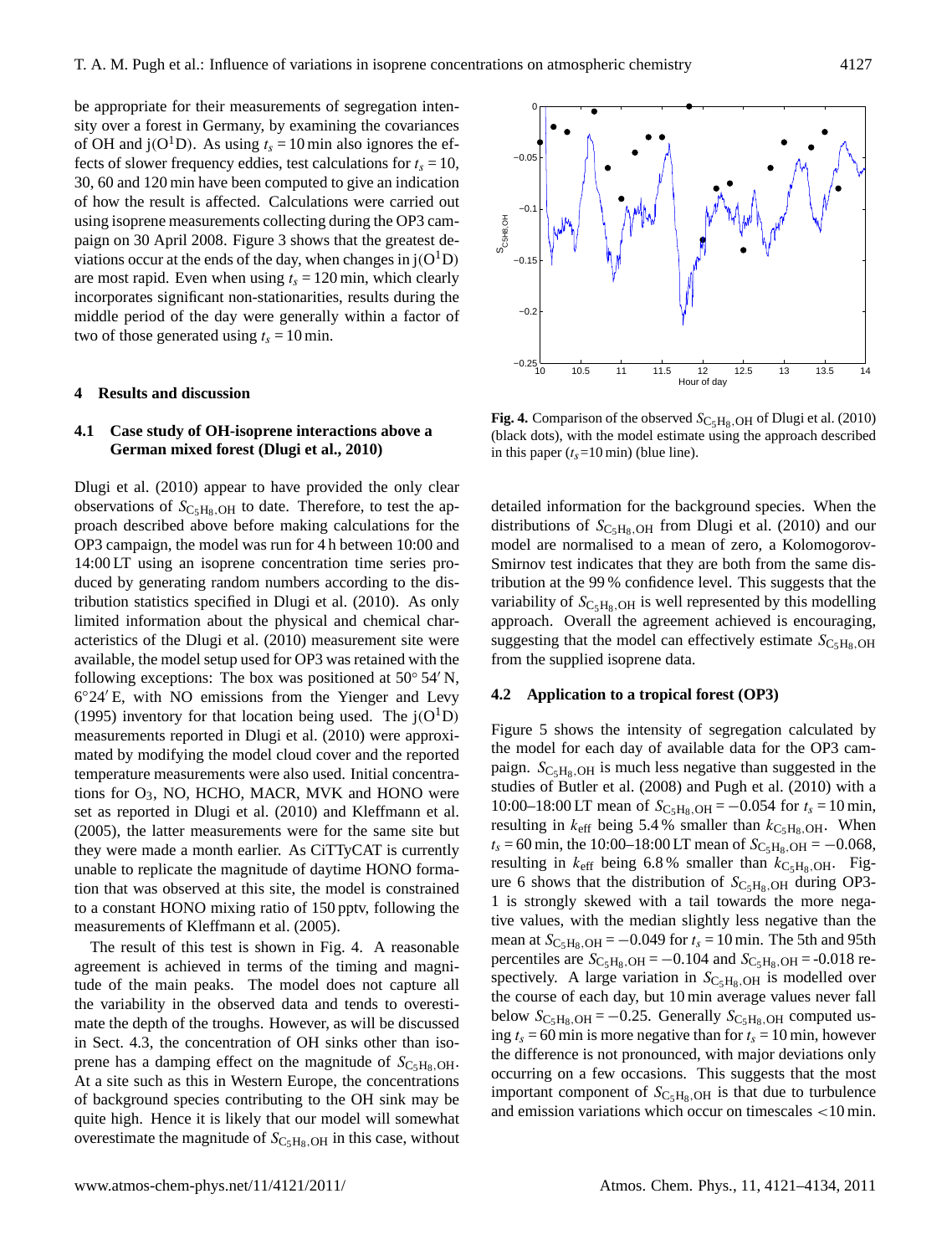

<span id="page-7-0"></span>**Fig. 5.** Model calculated intensity of segregation for  $t_s = 10$  min, showing each day during OP3-1 and the overall mean. Note that results before 10:00 LT are not representative of the boundary layer as a whole.

Figure [7](#page-9-0) shows that  $S_{C_5H_8,OH}$  is not strongly correlated with either the standard deviation ( $\sigma$ ) or the mean ( $\mu$ ) of the isoprene concentration. However the combination of these two statistics,  $\sigma_{\text{C}_5\text{H}_8}/\mu_{\text{C}_5\text{H}_8}$ , i.e. the relative standard deviation, correlates strongly with the intensity of segregation. This is likely due to the rate of increase of the overall reaction rate of isoprene and OH,  $dR_{\text{C}_5\text{H}_8, \text{OH}}/(C_5H_8)$ , decreasing with increasing isoprene concentration. Therefore a given  $\sigma_{C_5H_8}$  will produce a greater range of  $R_{C_5H_8,OH}$  over  $t_s$ , when  $\mu_{\text{C}_5\text{H}_8}$  is low. This indicator becomes less accurate as  $S_{\text{C}_5\text{H}_8, \text{OH}}$  becomes more negative; we can find no simple explanation for this increase in scatter. It could be due to a combination of the skewness and kurtosis of the isoprene distribution, combined with the OH production rate and the size of the non-isoprene OH sink. One feature of the plots in Fig. [7](#page-9-0) is that, rather than a quasi-random scatter of data, the

data points tend to arrange themselves in trajectories. This is most obvious with some of the outliers. This behaviour is a result of using running means over the input data, meaning that each point is influenced to some extent by the last, and should not be interpreted mechanistically.

The calculation of  $S_{C<sub>5</sub>H<sub>8</sub>,OH}$  presented in this section is specific to the OP3 measurement site, as the relative deviation of the isoprene concentration will depend strongly upon the strength of the isoprene emission flux and upon the behaviour of the factors that make this flux heterogeneous in time and space, e.g. species distribution, canopy venting, small-scale turbulence. This could lead to a large variation in  $S_{C_5H_8,OH}$  at different sites. However two factors are worth noting here. The first is that the measurements of [Dlugi et al.](#page-11-3) [\(2010\)](#page-11-3) for a forest in Germany and the modelled values of  $S_{C_5H_8,OH}$  presented here are very similar in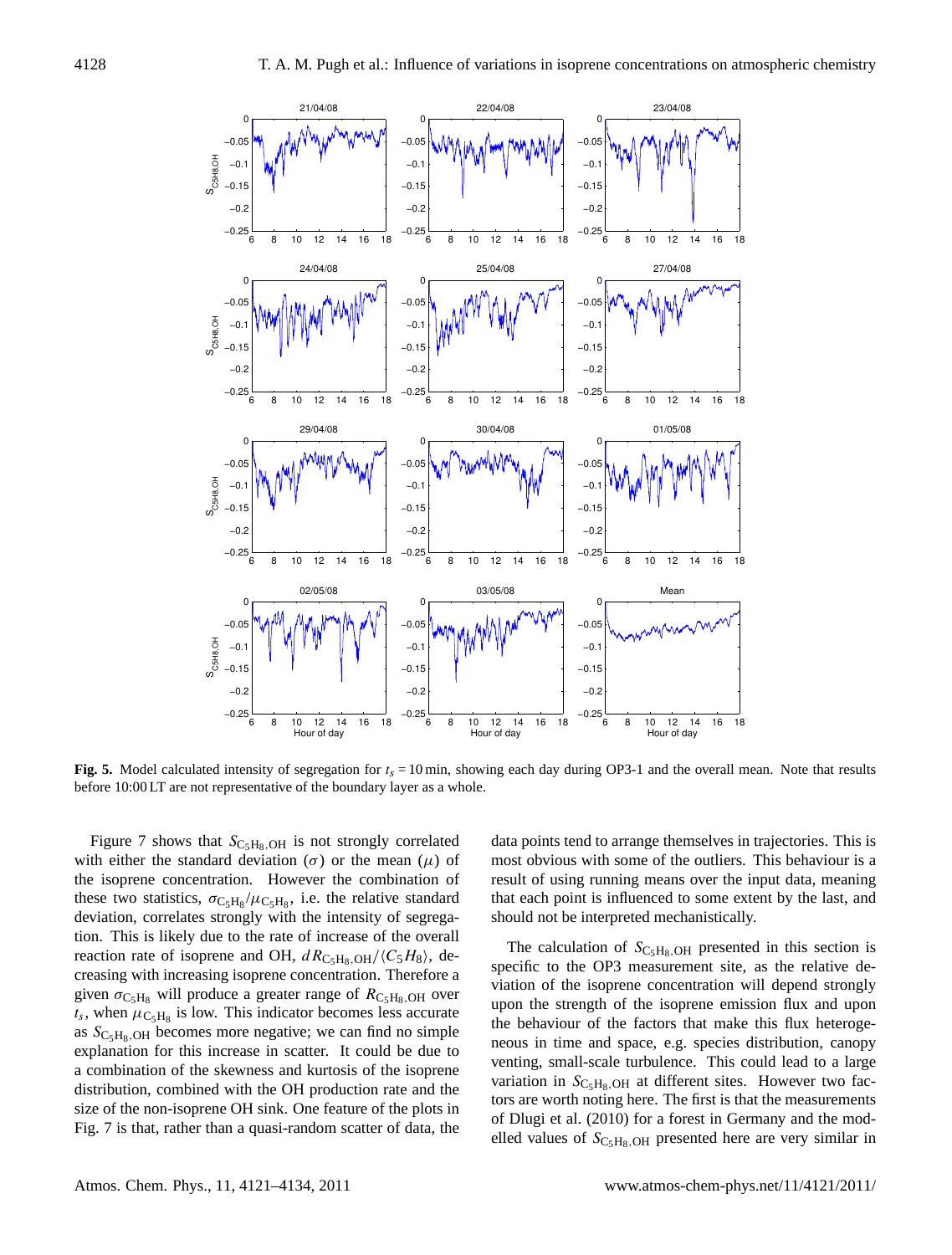

<span id="page-8-1"></span>**Fig. 6.** Lower panel: Histogram showing probability of occurrence of  $S_{\text{C}_5\text{H}_8,\text{OH}}$  based upon all 10:00-18:00 LT calculations for the OP3-1 campaign. Upper panel: Box and whisker plot showing median (red line) and upper and lower quartiles (box). The upper (lower) whisker encompasses the region within 3 times the region between the upper (lower) quartile and the mean. Outliers are shown by a red cross.

magnitude despite their differing locations. The second is that OP3 observed relatively small isoprene emissions compared to studies over the Amazon rainforest [\(Langford et al.,](#page-12-10) [2010\)](#page-12-10). At higher isoprene emissions the relative deviation will be smaller for a similar amplitude of variation; from Fig. [7](#page-9-0) this implies a less negative value of  $S_{\text{C}_5\text{H}_8,\text{OH}}$ .

## <span id="page-8-0"></span>**4.3 Sensitivity**

Figure [7](#page-9-0) demonstrates that the most important variables for  $S_{\text{C}_5\text{H}_8,\text{OH}}$  identified by this study are the magnitude and standard deviation of the isoprene concentration. To test how much the underlying photochemical characteristics of the atmosphere contribute to  $S_{C_5H_8,OH}$  the model was run using a normally-distributed, pseudo-randomly generated sequence of isoprene mixing ratios with a mean of 2 ppbv and a range of 0–4 ppbv. The result, shown by the heavy lines in Fig. [8,](#page-9-1) reveals a relative minimum in the absolute magnitude of  $S_{C_5H_8,OH}$  at ∼11:00 LT, coincident with the onset of precipitation, and hence a reduction in the non-isoprene OH sink due to the removal of highly soluble species such as peroxides. This clearly demonstrates that the magnitude of the non-isoprene OH sink can have an impact on the magnitude of  $S_{\text{C}_5\text{H}_8,\text{OH}}$ . In effect the additional sink dampens the size of OH' caused by a given  $C_5H_8'$ . In these simulations the effect on  $S_{C_5H_8,OH}$  is small relative to those induced by changes in the isoprene distribution (Fig. [5\)](#page-7-0), as isoprene and its oxidation products dominated the OH sink during OP3. However, in a more polluted environment, correctly accounting for other OH sinks would become very important, although of course, in such an environment, the importance of  $S_{\text{C}_5\text{H}_8, \text{OH}}$  would be proportionally smaller.

Plotting [OH] against  $S_{C_5H_8,OH}$  for the OP3 scenario suggests a correlation between the two variables (not shown). However, this is not real; when the random isoprene time series is used, no correlation is seen with [OH]. Therefore the apparent correlation in the OP3 scenario must be a result of the shape of the diurnal [OH] signal being similar to that of isoprene, since both are ultimately controlled by solar radiation. Furthermore, running the model using a constant photolysis rate, and hence constant photolytic OH production, leads to deviation in  $S_{C_5H_8,OH}$  only at the extreme ends of the day compared to a run with normal photolysis. Hence [OH] cannot be determined to have any significant predictive power for  $S_{C_5H_8,OH}$ .

Several recent papers have suggested that the tropospheric oxidation of isoprene might include a hitherto unconsidered OH formation mechanism, especially under conditions of low NO<sup>x</sup> concentrations [\(Lelieveld et al.,](#page-12-4) [2008;](#page-12-4) [Peeters et al.,](#page-13-6) [2009\)](#page-13-6). For the purposes of this work, the most important factor in such an OH production mechanism is the time between initial isoprene oxidation and OH formation. If the extra OH was formed very rapidly then it could decrease  $S_{\text{C}_5\text{H}_8,\text{OH}}$ , as the OH loss caused by isoprene oxidation would immediately be balanced to some extent by an OH source. Running the model with the reaction of  $C_5H_8 + OH$  modified to directly produce one molecule of OH for each molecule of isoprene oxidised, as in [Pugh et al.](#page-13-5) [\(2010\)](#page-13-5), results in  $S_{\text{C}_5\text{H}_8,\text{OH}} = 0$ . However there is no known chemical scheme that could describe such a production mechanism.

If additional OH is produced further down the isoprene oxidation chain, then the additional OH source is unlikely to be co-located with isoprene, instead being spread much more homogeneously across the boundary layer. To date, only [Peeters et al.](#page-13-6) [\(2009\)](#page-13-6) have proposed a detailed mechanism for how extra OH of the quantity apparently required by models might be formed. They point out a number of places in the oxidation scheme where possible extra OH yields may occur. By far the most important route is by the photolysis of hydroperoxy-aldehyde compounds formed as a secondary oxidation product of isoprene. [Peeters et al.](#page-13-6) [\(2009\)](#page-13-6) estimate the photolysis frequency for these compounds to be  $J = 3 \times 10^{-4}$  s<sup>-1</sup>, with a quantum yield of 100%, giving a lifetime of approximately 1 h. This suggests that OH formation via this route will not be preferentially co-located with isoprene, as air parcels are highly unlikely to remain undiluted over this time period. In this case, as it has already been demonstrated that the OH concentration cannot be shown to have any direct effect on  $S_{C_5H_8,OH}$ , OH recycling on the timescale of an hour in the isoprene oxidation scheme is not expected to make any difference to  $S_{C_5H_8,OH}$ . To test this, the model was run for data from 30 April 2008 with an additional OH source one step further down the isoprene oxidation chain. The result yields virtually no change in  $S_{\text{C}_5\text{H}_8,\text{OH}}$  (not shown).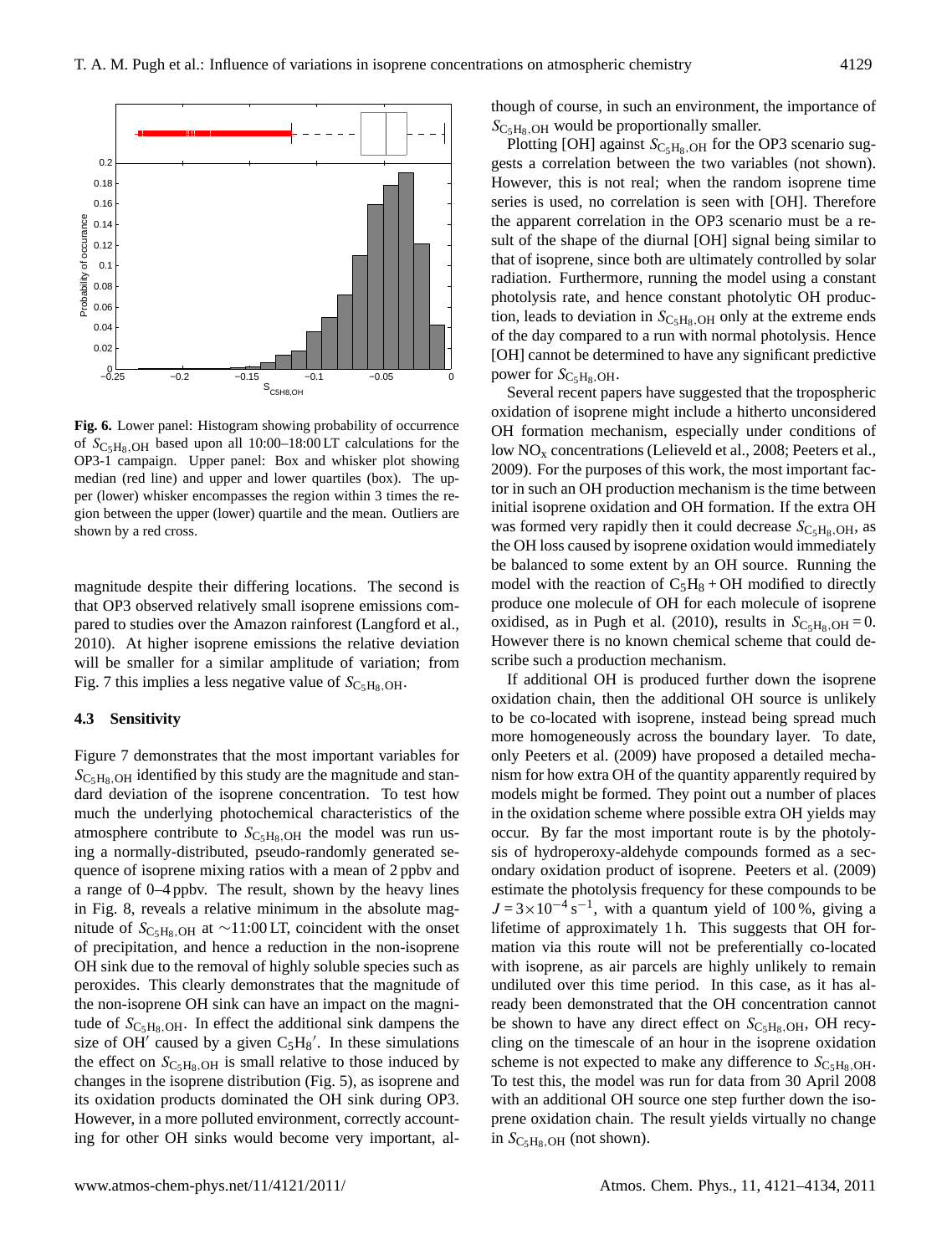

<span id="page-9-0"></span>**Fig. 7.** Correlations between  $S_{\text{C}_2\text{H}_8,\text{OH}}$  and the mean isoprene concentration (left panel), standard deviation of isoprene concentration (centre panel), and relative deviation (right panel). Values between 10:00–16:00 LT are used and  $t_s$ =10 min.



<span id="page-9-1"></span>**Fig. 8.**  $S_{C_5H_8,OH}$  modelled using a normally-distributed, randomlygenerated isoprene time-series. The red line shows a run in which wet deposition was turned off.

Another issue of potential importance is the inhomogeneous distribution within the boundary layer of species other than isoprene. [Krol et al.](#page-12-7) [\(2000\)](#page-12-7) found that heterogeneous emission of NO, in addition to that of isoprene, led to a decreased magnitude of  $S<sub>VOC,OH</sub>$ ; an OH gradient formed as a result of the NO fluctuations, counteracting the effect of the VOC and OH segregation. NO is likely to be heterogeneously distributed as its principal source at the OP3 measurement site is biogenic below-canopy emissions. Therefore a spatial and temporal variation in both its original source, and its release from the canopy, is likely. No high temporal resolution measurement of NO concentration were made during OP3, but 1 Hz measurements of  $NO<sub>2</sub>$  concentration made at 75 m on the measurement tower, show variations in  $NO<sub>2</sub>$  concentration with an amplitude of the same magnitude as the mean concentration, on a timescale of less than 1 min. As NO and  $NO<sub>2</sub>$  are quickly inter-converted in the daytime boundary layer, this suggests a heterogeneous distribution of NO within the boundary layer.

To test the effect of heterogeneous NO concentrations, three further runs were carried out constrained to a randomlygenerated normally distributed isoprene time-series. The first of these runs, N1, was constrained to a NO mixing ratio of 50 pptv if isoprene mixing ratios were greater than 2.5 ppbv, 10 pptv if isoprene mixing ratios were less than 1.5 ppbv, and 30 pptv if isoprene mixing ratios were between 1.5 and 2.5 ppbv. This produced an effect where high NO concentrations were more typically co-located with high isoprene concentrations; an effect that may well occur if coupling of the canopy to the BL is the primary reason for heterogeneous concentration distributions. The second of these runs, N2, was identical except a NO mixing ratio of 10 pptv was used if isoprene mixing ratios were greater than 2.5 ppbv, and a NO mixing ratio of 50 pptv was used if isoprene mixing ratios were less than 1.5 ppbv, resulting in a scenario where high NO concentrations were typically anti-correlated with high isoprene concentrations. Finally N3 was constrained to a randomly-generated NO time-series that was entirely independent of isoprene.

Figure [9](#page-10-0) shows the results for runs N1, N2 and N3, compared to the standard run for that day. Run N1 shows a substantial decrease in segregation, with much less negative  $S_{\text{C}_5\text{H}_8, \text{OH}}$ , as found by [Krol et al.](#page-12-7) [\(2000\)](#page-12-7). Indeed, at the ends of the day, when OH production via photolysis is relatively small compared to production via the reaction of peroxy radicals with NO,  $S_{\text{C}_5\text{H}_8, \text{OH}}$  can even become positive as the effect on [OH] caused by increased [NO] dominates over the effect caused by decreased isoprene.

Run N2 has the opposite effect, showing that NO concentrations anti-located with isoprene concentrations could yield significantly more negative values of  $S_{C_5H_8,OH}$ . However, this N2 scenario appears unlikely in reality as the dominant source of NO during OP3 was attributed to soil emissions (e.g. [Pugh et al.,](#page-13-5) [2010\)](#page-13-5). Although the soil source of NO and canopy source of isoprene are distinct, an anti-correlation of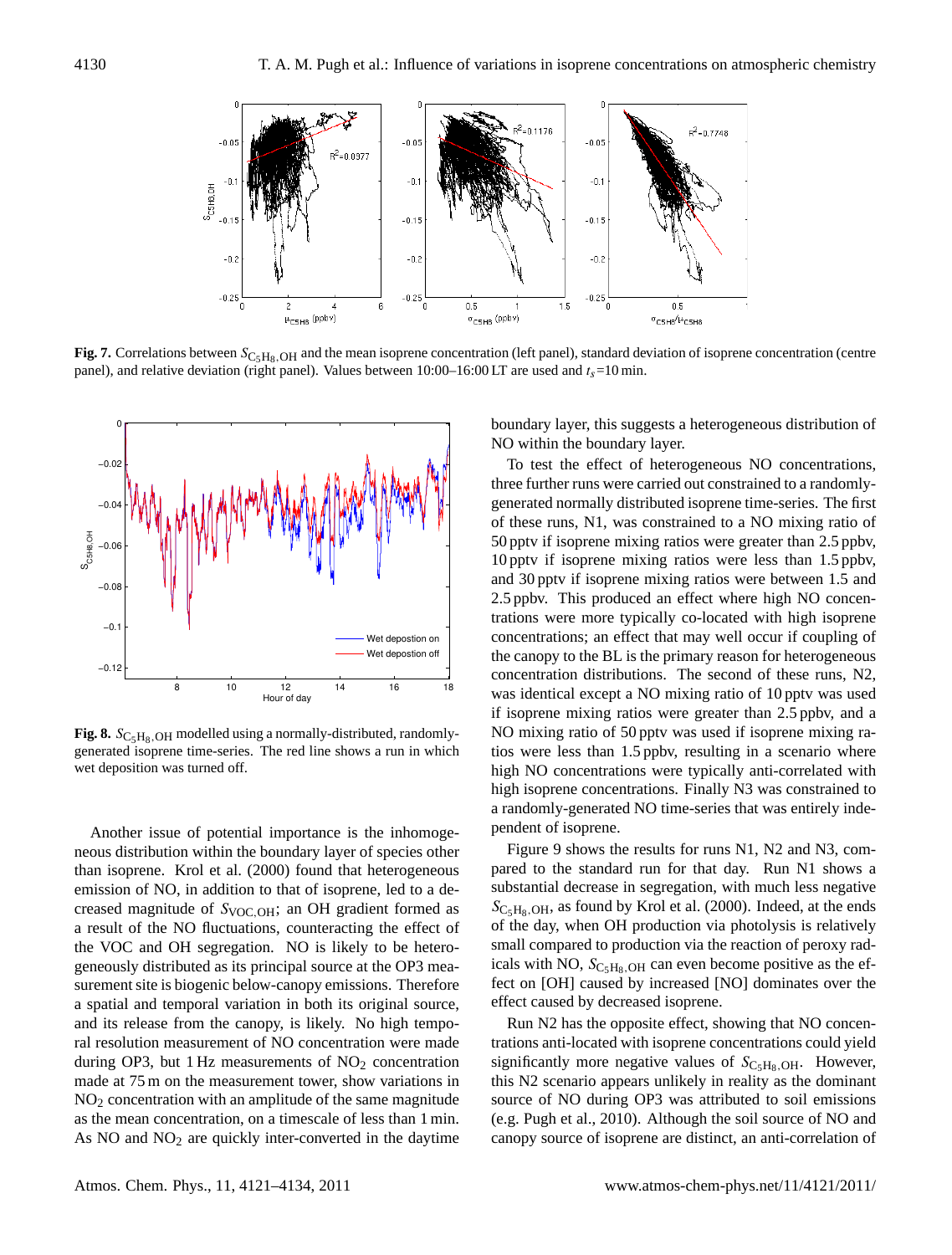

<span id="page-10-0"></span>**Fig. 9.** The effect of heterogeneous NO concentrations correlated with those of isoprene (N1, red dashes), anti-correlated with those of isoprene (N2, red dots), and showing no correlation with isoprene (N3, red line), compared with a standard run (blue line) for a randomly-generated isoprene time-series.

these species is unlikely, since NO emissions from the soil must transit past the isoprene-rich canopy to reach the BL. Aircraft measurements indicate that  $[NO<sub>x</sub>]$  in the free troposphere is much lower than that in the BL [\(Hewitt et al.,](#page-12-14) [2009\)](#page-12-14), ruling out a free tropospheric  $NO<sub>x</sub>$  source which could cause an anti-correlation. Therefore, we deduce that the most likely scenario is either N1, or that the distributions of NO and isoprene in the BL will simply be different and uncorrelated. Run N3 demonstrates that if any heterogeneities in the NO concentration are independent of those in the isoprene concentration, then the typical value of  $S_{C_5H_8,OH}$  should not be affected.

Overall the sensitivity tests indicate that our estimation of  $S_{\text{C}_5\text{H}_8,\text{OH}}$  is likely to represent an upper limit. An increase in *OL* due to unaccounted-for species would tend to decrease  $S_{\text{C}_5\text{H}_8, \text{OH}}$ , as would plausible covariances of isoprene with other trace species which could influence P. For instance, the covariance of isoprene and water vapour is directly analogous to the covariance of isoprene and NO described above.

## **5 Conclusions**

An approach has been described to model the intensity of segregation of isoprene and OH using high temporal resolution isoprene concentration data. The approach shows good agreement when compared with the only observations of isoprene and OH segregation available in the literature. When the method is applied to measurements made over the southeast Asian tropical rainforest during the OP3 campaign, an intensity of segregation typically less negative than −0.15 is estimated. This is much less negative than the −0.5 required by global and box models of atmospheric chemistry to reconcile their OH and isoprene concentrations with measurements. We emphasise that the results of this study are limited to the segregation of isoprene and OH alone, and not the segregation of any other species with OH.

The model-estimated intensity of segregation for the OP3 rainforest scenario described in this paper is subject to many unconstrained uncertainties; in particular the distribution of OH sources and non-isoprene OH sinks. However, the nature of the processes involved is such that these uncertainties would tend the result towards less negative values of intensity of segregation. The result appears robust to potential OH recycling, unless such recycling happens virtually instantaneously following initial isoprene oxidation. Given that rapid isoprene concentration measurements have been made during several other field campaigns, it is suggested that the approach described here might be applied to estimate the intensity of segregation in those regions.

Both [Butler et al.](#page-11-2) [\(2008\)](#page-11-2) and [Pugh et al.](#page-13-5) [\(2010\)](#page-13-5) have demonstrated that additional OH recycling in the isoprene oxidation scheme can only improve model fits to measured OH concentrations at the expense of the fit to measured isoprene concentrations/fluxes. In order to attain an acceptable fit to both OH and isoprene concentrations a reduction in  $k_{\text{C}_5\text{H}_8,\text{OH}}$  was required. However this work shows that, at least for the rainforest conditions observed during the OP3 campaigns in Malaysia, segregation of isoprene and OH can only be responsible for a minor fraction of the rate constant reduction required to resolve the measurement-model discrepancy; hence either another justification for this  $k_{\text{C}_5\text{H}_8,OH}$ reduction must be made or an alternative solution found.

In the light of the results presented here, it is suggested that the highest temporal resolution measurements for isoprene available are utilised in constrained modelling studies of atmospheric chemistry in areas where isoprene dominates the OH sink. If high temporal resolution measurements of other species are co-located with the isoprene measurement (i.e. sufficiently close that they are very likely measuring within the same air parcel) then it may prove advantageous to use these also.

## **Appendix A**

The timescale for the OH concentration to reach a new steady state following a perturbation in the isoprene mixing ratio from 2 to 3 ppbv (assuming no other OH sinks), is found by integrating the volume average conservation equation:

$$
\frac{\partial \langle \text{OH} \rangle}{\partial t} = P - k_{\text{C}_5\text{H}_8, \text{OH}} \langle \text{OH} \rangle \langle \text{C}_5\text{H}_8 \rangle \tag{A1}
$$

where,

<span id="page-10-1"></span>
$$
P = k_{\text{O}^1\text{D},\text{H}_2\text{O}} \langle \text{O}^1\text{D} \rangle \langle \text{H}_2\text{O} \rangle + k_{\text{NO},\text{HO}_2} \langle \text{NO} \rangle \langle \text{HO}_2 \rangle \tag{A2}
$$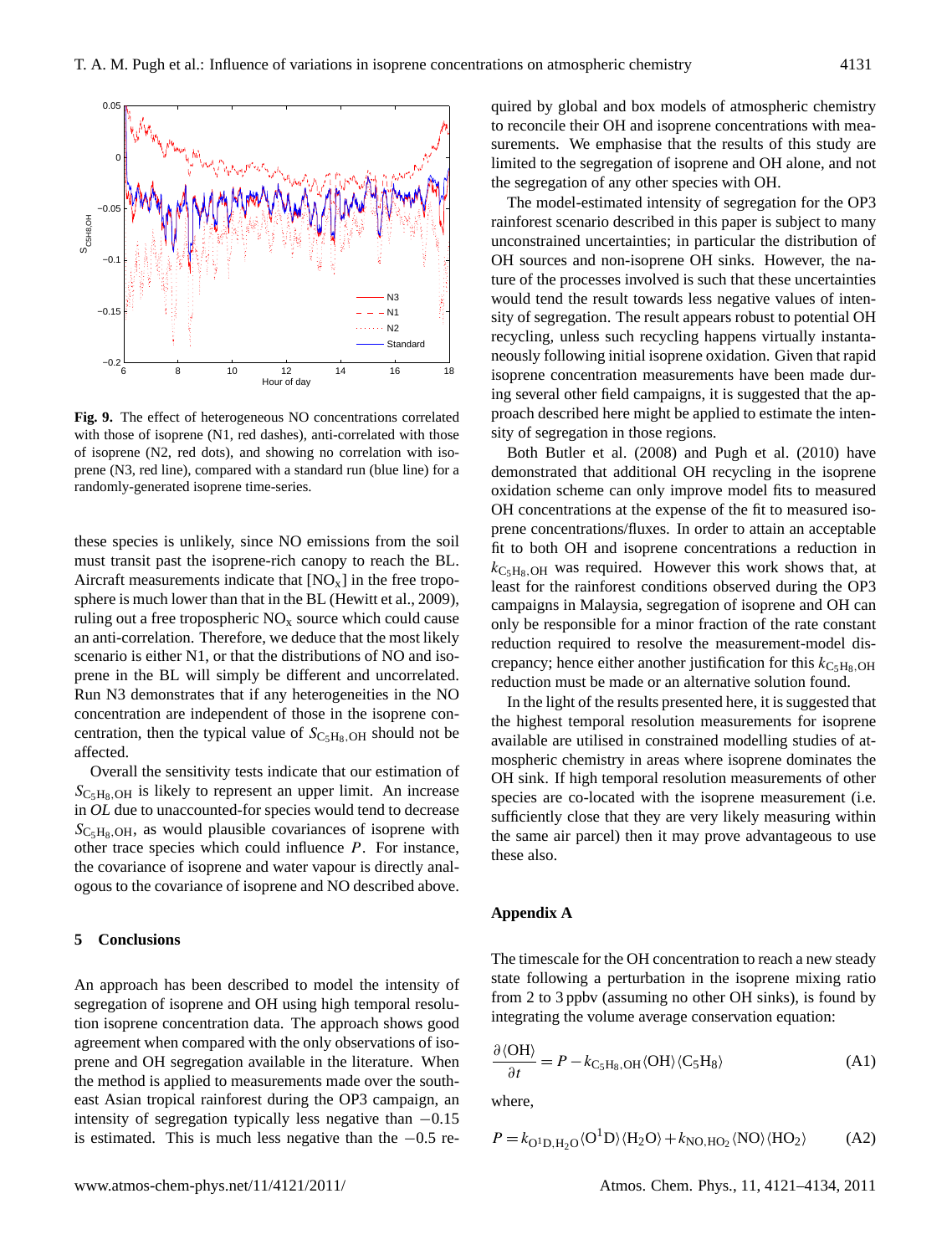

<span id="page-11-11"></span>**Fig. A1.** Response of modelled [OH] to a change in the supplied  $C_5H_8$ . Each model time-point is marked by a dot.

to yield

<span id="page-11-10"></span>
$$
t = \left[\frac{-1}{k_{\text{C}_5\text{H}_8,\text{OH}}\langle\text{C}_5\text{H}_8\rangle}\ln\left|P - k_{\text{C}_5\text{H}_8,\text{OH}}\langle\text{OH}\rangle\langle\text{C}_5\text{H}_8\rangle\right|\right]_{\langle\text{OH}\rangle_0}^{\langle\text{OH}\rangle_t}
$$
(A3)

where  $\langle \text{OH} \rangle_0$  is the OH concentration at  $t = 0$  and  $\langle \text{OH} \rangle_t$  is the OH concentration at time  $t$ , when the system is in steady state. At steady state  $\partial \langle OH \rangle / \partial t = 0$ , therefore,

$$
P = k_{\text{C}_5\text{H}_8, \text{OH}} \langle \text{OH} \rangle \langle \text{C}_5\text{H}_8 \rangle \tag{A4}
$$

Hence the  $\langle OH\rangle_t$  limit of Eq. [A3](#page-11-10) is zero. When a  $P = 3.0 \times 10^6$  moleculescm<sup>-3</sup>s<sup>-1</sup> is used,  $t=3$  s. This value of P is based upon midday typical midday values of the components of Eq. [\(A2\)](#page-10-1) during the OP3 campaign [\(Hewitt et al.,](#page-12-11) [2010\)](#page-12-11). As the approach to steady state is exponential in nature, the majority of this change in [OH] due to a perturbation in  $[C_5H_8]$  will occur within 1 s. This is demonstrated in Fig. [A1](#page-11-11) which shows an extract of the model time-series for  $C_5H_8$  (blue) and OH (green). Each mark represents a model timestep of one second. It is clear that the OH response to a change in  $C_5H_8$  concentration occurs nearly entirely within the first timestep following the change.

*Acknowledgements.* The authors wish to thank A. Jarvis for stimulating the discussion that led to this work and for helpful comments, P. Di Carlo for sharing his  $NO<sub>2</sub>$  data, and P. H. Haynes (DAMTP, Cambridge) and K. Ashworth for their kind assistance with the analysis. They also wish to acknowledge the advice of two anonymous reviewers, whose comments greatly improved the clarity of the manuscript. We thank the Malaysian and Sabah Governments for their permission to conduct research in Malaysia; the Malaysian Meteorological Department for access to the Bukit Atur Global Atmosphere Watch station; Waidi Sinun of Yayasan Sabah and his staff, Glen Reynolds of the Royal Society's South East Asian Rainforest Research Programme and his staff, and Nick Chappell and Brian Davison of Lancaster University for logistical support at the Danum Valley Field Centre. The work was funded by the Natural Environment Research Council Grants NE/D002117/1 and NE/E011179/1. This is paper number 508 of the Royal Society's South East Asian Rainforest Research Programme.

Edited by: A. B. Guenther

## **References**

- <span id="page-11-9"></span>Brown, P., Byrne, G., and Hindmarsh, A.: VODE –A Variablecoefficient ODE solver, Siam J. Sci. Stat. Comp.,, 10, 1038– 1051, 1989.
- <span id="page-11-2"></span>Butler, T. M., Taraborrelli, D., Brühl, C., Fischer, H., Harder, H., Martinez, M., Williams, J., Lawrence, M. G., and Lelieveld, J.: Improved simulation of isoprene oxidation chemistry with the ECHAM5/MESSy chemistry-climate model: lessons from the GABRIEL airborne field campaign, Atmos. Chem. Phys., 8, 4529–4546, [doi:10.5194/acp-8-4529-2008,](http://dx.doi.org/10.5194/acp-8-4529-2008) 2008.
- <span id="page-11-1"></span>Carslaw, N., Creasey, D., Harrison, D., Heard, D., Hunter, M., Jacobs, P., Jenkin, M., Lee, J., Lewis, A., Pilling, M., Saunders, S., and Seakins, P.: OH and  $HO<sub>2</sub>$  radical chemistry in a forested region of north-western Greece, Atmos. Environ., 35, 4725–4737, 2001.
- <span id="page-11-3"></span>Dlugi, R., Berger, M., Zelger, M., Hofzumahaus, A., Siese, M., Holland, F., Wisthaler, A., Grabmer, W., Hansel, A., Koppmann, R., Kramm, G., Möllmann-Coers, M., and Knaps, A.: Turbulent exchange and segregation of  $HO<sub>x</sub>$  radicals and volatile organic compounds above a deciduous forest, Atmos. Chem. Phys., 10, 6215–6235, [doi:10.5194/acp-10-6215-2010,](http://dx.doi.org/10.5194/acp-10-6215-2010) 2010.
- <span id="page-11-8"></span>Donovan, R., Hope, E., Owen, S., Mackenzie, A., and Hewitt, C.: Development and Application of an Urban Tree Air Quality Score for Photochemical Pollution Episodes Using the Birmingham, United Kingdom, Area as a Case Study, Environ. Sci. Technol., 39, 6730–6738, 2005.
- <span id="page-11-7"></span>Emmerson, K. M., MacKenzie, A. R., Owen, S. M., Evans, M. J., and Shallcross, D. E.: A Lagrangian model with simple primary and secondary aerosol scheme 1: comparison with UK PM10 data, Atmos. Chem. Phys., 4, 2161–2170, [doi:10.5194/acp-4-](http://dx.doi.org/10.5194/acp-4-2161-2004) [2161-2004,](http://dx.doi.org/10.5194/acp-4-2161-2004) 2004.
- <span id="page-11-4"></span>Emmerson, K., Carslaw, N., Carpenter, L., Heard, D., Lee, J., and Pilling, M.: Urban atmospheric chemistry during the PUMA campaign 1: Comparison of modelled OH and  $HO<sub>2</sub>$  concentrations with measurements, J. Atmos. Chem., 52, 143–164, [doi:10.1007/s10874-005-1322-3,](http://dx.doi.org/10.1007/s10874-005-1322-3) 2005.
- <span id="page-11-5"></span>Emmerson, K. M., Carslaw, N., Carslaw, D. C., Lee, J. D., McFiggans, G., Bloss, W. J., Gravestock, T., Heard, D. E., Hopkins, J., Ingham, T., Pilling, M. J., Smith, S. C., Jacob, M., and Monks, P. S.: Free radical modelling studies during the UK TORCH Campaign in Summer 2003, Atmos. Chem. Phys., 7, 167–181, [doi:10.5194/acp-7-167-2007,](http://dx.doi.org/10.5194/acp-7-167-2007) 2007.
- <span id="page-11-6"></span>Evans, M., Shallcross, D., Law, K., Wild, J., Simmonds, P., Spain, T., Berrisford, P., Methven, J., Lewis, A., McQuaid, J., Pilling, M., Bandy, B., Penkett, S., and Pyle, J.: Evaluation of a Lagrangian box model using field measurements from EASE (Eastern Atlantic Summer Experiment) 1996, Atmos. Environ., 34, 3843–3863, 2000.
- <span id="page-11-0"></span>Granier, C., Petron, G., Muller, J., and Brasseur, G.: The impact of natural and anthropogenic hydrocarbons on the tropospheric budget of carbon monoxide, Atmos. Environ., 34, 5255–5270, 6th Scientific Conference of the International Global Atmospheric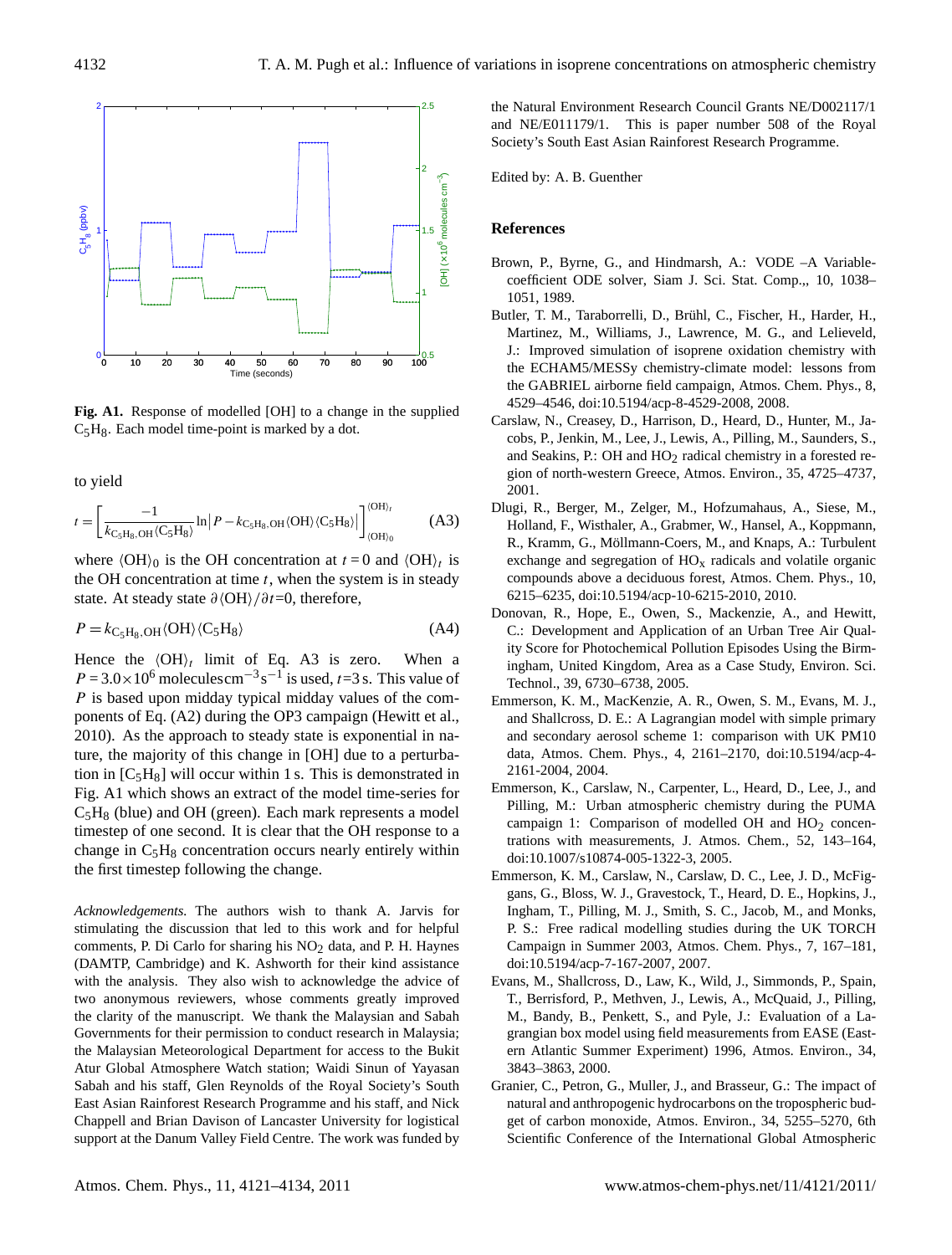Chemistry Project (IGAC), Bologna, Italy, 13–17 September, 1999, 2000.

- <span id="page-12-0"></span>Guenther, A., Hewitt, C., Erickson, D., Fall, R., Geron, C., Graedel, T., Harley, P., Klinger, L., Lerdau, M., McKay, W., Pierce, T., Scholes, B., Steinbrecher, R., Tallamraju, R., Taylor, J., and Zimmerman, P.: A global model of natural volatile organic compound emissions, J. Geophys. Res., 100, 8873–8892, 1995.
- <span id="page-12-13"></span>Hayward, S., Hewitt, C., Sartin, J., and Owen, S.: Performance characteristics and applications of a proton transfer reaction-mass spectrometer for measuring volatile organic compounds in ambient air, Environ. Sci. Tech., 36, 1554–1560, [doi:10.1021/es0102181,](http://dx.doi.org/10.1021/es0102181) 2002.
- <span id="page-12-12"></span>Helfter, C., Phillips, G., Coyle, M., Di, Marco, C., Langford, B., Whitehead, J., Dorsey, J., Gallagher, M., Sei, E., Fowler, D., and Nemitz, E.: Momentum and heat exchange above South East Asian rainforest in complex terrain, Atmos. Chem. Phys. Discuss., in preparation, 2010.
- <span id="page-12-14"></span>Hewitt, C. N., MacKenzie, A. R., Di Carlo, P., Di Marco, C. F., Dorsey, J. R., Evans, M., Fowler, D., Gallagher, M. W., Hopkins, J. R., Jones, C. E., Langford, B., Lee, J. D., Lewis, A. C., Lim, S. F., McQuaid, J., Misztal, P., Moller, S. J., Monks, P. S., Nemitz, E., Oram, D. E., Owen, S. M., Phillips, G. J., Pugh, T. A. M., Pyle, J. A., Reeves, C. E., Ryder, J., Siong, J., Skiba, U., and Stewart, D. J.: Nitrogen management is essential to prevent tropical oil palm plantations from causing ground-level ozone pollution, P. Natl. Acad. Sci. USA, 106, 18447–18451, [doi:10.1073/pnas.0907541106,](http://dx.doi.org/10.1073/pnas.0907541106) 2009.
- <span id="page-12-11"></span>Hewitt, C. N., Lee, J. D., MacKenzie, A. R., Barkley, M. P., Carslaw, N., Carver, G. D., Chappell, N. A., Coe, H., Collier, C., Commane, R., Davies, F., Davison, B., DiCarlo, P., Di Marco, C. F., Dorsey, J. R., Edwards, P. M., Evans, M. J., Fowler, D., Furneaux, K. L., Gallagher, M., Guenther, A., Heard, D. E., Helfter, C., Hopkins, J., Ingham, T., Irwin, M., Jones, C., Karunaharan, A., Langford, B., Lewis, A. C., Lim, S. F., MacDonald, S. M., Mahajan, A. S., Malpass, S., McFiggans, G., Mills, G., Misztal, P., Moller, S., Monks, P. S., Nemitz, E., Nicolas-Perea, V., Oetjen, H., Oram, D. E., Palmer, P. I., Phillips, G. J., Pike, R., Plane, J. M. C., Pugh, T., Pyle, J. A., Reeves, C. E., Robinson, N. H., Stewart, D., Stone, D., Whalley, L. K., and Yang, X.: Corrigendum to "Overview: oxidant and particle photochemical processes above a south-east Asian tropical rainforest (the OP3 project): introduction, rationale, location characteristics and tools" published in Atmos. Chem. Phys., 10, 169– 199, 2010, Atmos. Chem. Phys., 10, 563–563, [doi:10.5194/acp-](http://dx.doi.org/10.5194/acp-10-563-2010)[10-563-2010,](http://dx.doi.org/10.5194/acp-10-563-2010) 2010.
- <span id="page-12-6"></span>Hofzumahaus, A., Rohrer, F., Lu, K., Bohn, B., Brauers, T., Chang, C.-C., Fuchs, H., Holland, F., Kita, K., Kondo, Y., Li, X., Lou, S., Shao, M., Zeng, L., Wahner, A., and Zhang, Y.: Amplified Trace Gas Removal in the Troposphere, Science, 324, 1702– 1704, [doi:10.1126/science.116456,](http://dx.doi.org/10.1126/science.116456) 2009.
- <span id="page-12-9"></span>IUPAC: Evaluated kinetic data, [http://www.iupac-kinetic.ch.cam.](http://www.iupac-kinetic.ch.cam.ac.uk/) [ac.uk/,](http://www.iupac-kinetic.ch.cam.ac.uk/) last access: 19th March 2009, 2009.
- <span id="page-12-3"></span>Jockel, P., Tost, H., Pozzer, A., Brhl, C., Buchholz, J., Ganzeveld, ¨ L., Hoor, P., Kerkweg, A., Lawrence, M. G., Sander, R., Steil, B., Stiller, G., Tanarhte, M., Taraborrelli, D., van Aardenne, J., and Lelieveld, J.: The atmospheric chemistry general circulation model ECHAM5/MESSy1: consistent simulation of ozone from the surface to the mesosphere, Atmos. Chem. Phys., 6, 5067– 5104, [doi:10.5194/acp-6-5067-2006,](http://dx.doi.org/10.5194/acp-6-5067-2006) 2006.
- <span id="page-12-16"></span>Kanaya, Y., Cao, R., Kato, S., Miyakawa, Y., Kajii, Y., Tanimoto, H., Yokouchi, Y., Mochida, M., Kawamura, K., and Akimoto, H.: Chemistry of OH and  $HO<sub>2</sub>$  radicals observed at Rishiri Island, Japan, in September 2003: Missing daytime sink of  $HO<sub>2</sub>$  and positive nighttime correlations with monoterpenes, J. Geophys. Res., 112, D11308, [doi:10.1029/2006JD007987,](http://dx.doi.org/10.1029/2006JD007987) 2007.
- <span id="page-12-17"></span>Kanaya, Y., Pochanart, P., Liu, Y., Li, J., Tanimoto, H., Kato, S., Suthawaree, J., Inomata, S., Taketani, F., Okuzawa, K., Kawamura, K., Akimoto, H., and Wang, Z. F.: Rates and regimes of photochemical ozone production over Central East China in June 2006: a box model analysis using comprehensive measurements of ozone precursors, Atmos. Chem. Phys., 9, 7711–7723, [doi:10.5194/acp-9-7711-2009,](http://dx.doi.org/10.5194/acp-9-7711-2009) 2009.
- <span id="page-12-19"></span>Kleffmann, J., Gavriloaiei, T., Hofzumahaus, A., Holland, F., Koppmann, R., Rupp, L., Schlosser, E., Siese, M., and Wahner, A.: Daytime formation of nitrous acid: A major source of OH radicals in a forest, Geophys. Res. Lett., 32, L05818, [doi:10.1029/2005GL022524,](http://dx.doi.org/10.1029/2005GL022524) 2005.
- <span id="page-12-7"></span>Krol, M., Molemaker, M., and Vila Guerau de Arellano, J.: Effects ` of turbulence and heterogeneous emissions on photochemically active species in the convective boundary layer, J. Geophys. Res., 105, 6871–6884, 2000.
- <span id="page-12-18"></span>Kubistin, D., Harder, H., Martinez, M., Rudolf, M., Sander, R., Bozem, H., Eerdekens, G., Fischer, H., Gurk, C., Klüpfel, T., Königstedt, R., Parchatka, U., Schiller, C. L., Stickler, A., Taraborrelli, D., Williams, J., and Lelieveld, J.: Hydroxyl radicals in the tropical troposphere over the Suriname rainforest: comparison of measurements with the box model MECCA, Atmos. Chem. Phys., 10, 9705–9728, [doi:10.5194/acp-10-9705-](http://dx.doi.org/10.5194/acp-10-9705-2010) [2010,](http://dx.doi.org/10.5194/acp-10-9705-2010) 2010.
- <span id="page-12-10"></span>Langford, B., Misztal, P. K., Nemitz, E., Davison, B., Helfter, C., Pugh, T. A. M., MacKenzie, A. R., Lim, S. F., and Hewitt, C. N.: Fluxes and concentrations of volatile organic compounds from a South-East Asian tropical rainforest, Atmos. Chem. Phys., 10, 8391–8412, [doi:10.5194/acp-10-8391-2010,](http://dx.doi.org/10.5194/acp-10-8391-2010) [doi:10.5194/acp-10-8391-2010,](http://dx.doi.org/10.5194/acp-10-8391-2010) 2010.
- <span id="page-12-1"></span>Lawrence, M., Crutzen, P., Rasch, P., Eaton, B., and Mahowald, N.: A model for studies of tropospheric photochemistry: Description, global distributions, and evaluation, J. Geophys. Res., 104, 26245–26277, 1999.
- <span id="page-12-2"></span>Lelieveld, J., Peters, W., Dentener, F., and Krol, M.: Stability of tropospheric hydroxyl chemistry, J. Geophys. Res., 107, [doi:10.1029/2002JD002272,](http://dx.doi.org/10.1029/2002JD002272) 2002.
- <span id="page-12-4"></span>Lelieveld, J., Butler, T. M., Crowley, J. N., Dillon, T. J., Fischer, H., Ganzeveld, L., Harder, H., Lawrence, M. G., Martinez, M., Taraborrelli, D., and Williams, J.: Atmospheric oxidation capacity sustained by a tropical forest, Nature, 452, 737–740, [doi:10.1038/nature06870,](http://dx.doi.org/10.1038/nature06870) 2008.
- <span id="page-12-5"></span>Martinez, M., Harder, H., Kubistin, D., Rudolf, M., Bozem, H., Eerdekens, G., Fischer, H., Klpfel, T., Gurk, C., Knigstedt, R., Parchatka, U., Schiller, C. L., Stickler, A., Williams, J., and Lelieveld, J.: Hydroxyl radicals in the tropical troposphere over the Suriname rainforest: airborne measurements, Atmos. Chem. Phys., 10, 3759–3773, [doi:10.5194/acp-10-3759-2010,](http://dx.doi.org/10.5194/acp-10-3759-2010) 2010.
- <span id="page-12-15"></span>McMillen, R.: An eddy-correlation technique with extended applicability to non-simple terrain, Bound.-Lay. Meteorol., 43, 231– 245, 1988.
- <span id="page-12-8"></span>Patton, E., Davis, K., Barth, M., and Sullivan, P.: Decaying scalars emitted by a forest canopy: A numerical study, Bound.-Lay. Me-